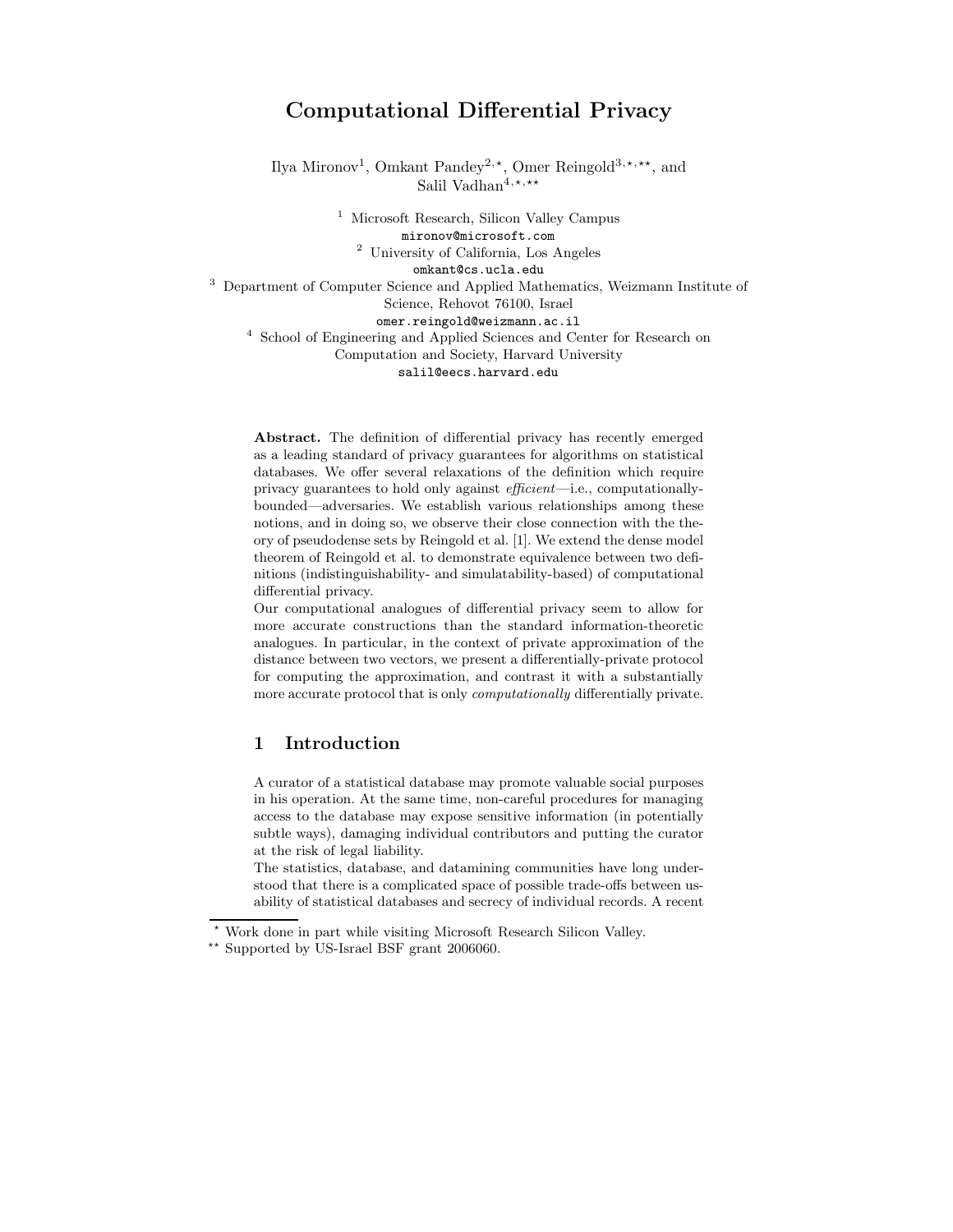line of research in privacy in statistical databases is focussed on formalizing and quantifying the notions of privacy and usability, and developing privacy-preserving analogues for many types of queries or algorithms one may want to run on a database (surveyed by Dwork [2]).

The cornerstone of the new approach to privacy is the definition of differential privacy, which first appeared in [3]. Intuitively, the definition captures the risk of joining the database, where the risk is measured as the adversary's success in predicting whether a single record is present in the database, given the rest of the database. The definition gives unconditional guarantees (including privacy for (small) groups) against a powerful adversary, preserved by sequential composition, and still allows many types of statistical or machine learning analyses, as shown in [4–6]. We note that the adversary's gain in success probability typically tolerated in applications of differential privacy is not zero or even "cryptographically" small (and cannot be so under any reasonable utility guarantees [3]).

The standard definition of differential privacy is very strong in that it provides privacy even against a computationally unbounded adversary. While there has been substantial success in designing mechanisms that achieve this strong definition (e.g.,  $[5, 7, 6, 8]$ ), in this paper we suggest that such information-theoretic privacy may sometimes have a significant price (in utility or complexity). Thus we propose several computational analogues of differential privacy, where we only require privacy against a feasible (i.e., polynomial time) adversary.

Immediate benefits of the relaxation include combining pseudo-random generators with differentially-private mechanisms, or running such mechanisms in a distributed manner with only computational guarantees of security. More importantly, computational differentially-private mechanisms may exist for problems for which standard differentially-private mechanisms are impossible or unknown. We propose the problem of constructing a two-party protocol with two-sided guarantees of privacy for approximating the Hamming distance between two bit-vectors as a candidate for separating the power of computational and information-theoretic definitions of privacy.

Definition of computational differential privacy. There are two natural approaches to defining differential privacy with a computational flavor. The first one, which may be characterized as *indistinguishability*based, goes back to the definition of differential privacy and replaces an unrestricted adversary with a computationally-bounded one. Doing so, at least in the non-uniform case, does not expand the class of privacypreserving algorithms as the new definition can be shown equivalent to the old one. If instead, we start with the weaker definition of  $(\epsilon, \delta)$ differential privacy [9], which allows some negligible additive distinguishing advantage, we do obtain a new class of mechanisms that are private under the new definition, which we call IND-CDP.

The second approach to defining computational differential privacy, which we naturally call *simulation*-based or SIM-CDP, builds upon the definition of differential privacy and its properties. It asserts that the view of the adversary can be simulated given access to a differentially-private function of the database (and thus the simulation is differentially private).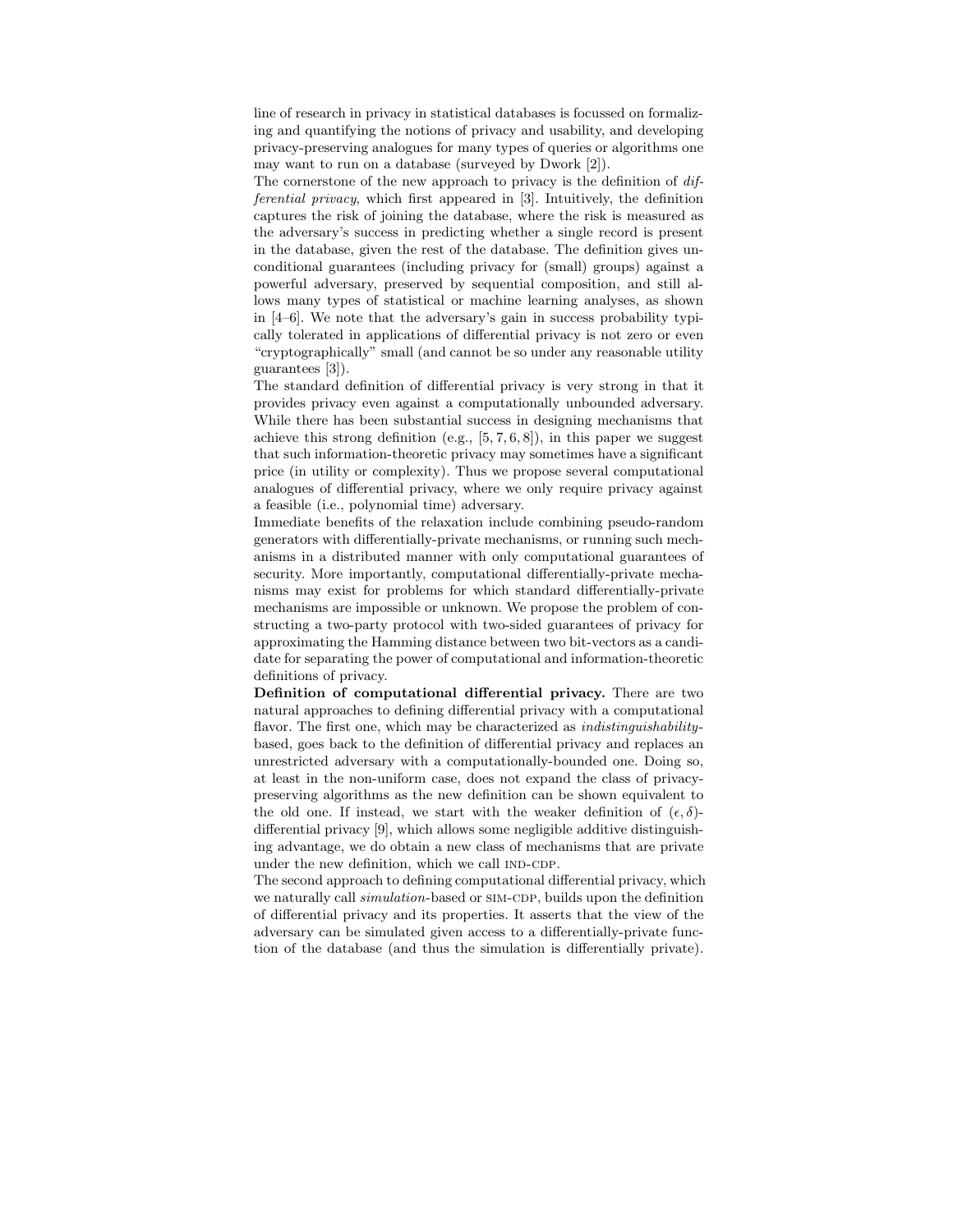The simulated view must be computationally indistinguishable from the real mechanism's transcript.

Given these two equally compelling definitional approaches it is quite natural to consider their relative power. We show that both definitions are closed under sequential composition and provide privacy for (small) groups of records. We thus switch to study the relationship between these definitions. One can easily demonstrate that SIM-CDP implies IND-CDP. The converse of this statement, however, is an intriguing question that we leave open in this work. Instead, in the main technical contribution of this paper we establish equivalence between a weaker (though still natural) simulation-based definition (called  $\text{SIM}_{\forall\exists}$ -CDP) and IND-CDP (Section 3). We also generalize our definition to interactive mechanisms, where we uncover one more definition, called  $\text{SIM}^+$ -CDP. A summary of our results relating various definitions of privacy is presented in Figure 1.



#### Fig. 1. Relations between definitions of computational differential privacy.

Our approach to proving equivalence between  $IND-CDP$  and  $SIM<sub>∀</sub>–CDP$ establishes a surprising connection between computational differential privacy and "pseudodense sets" studied by Reingold et al. [1], who were in turn motivated by the work of Green, Tao, and Ziegler in additive combinatorics [10, 11] (closely related notions were previously studied by  $[12]$ ). In fact, IND-CDP can be stated in terms of *pseudodensity* of the mechanism's distribution over adjacent datasets, and SIM-CDP is equivalent to existence of models that are dense for all adjacent pairs, to use the language of [1]. We extend the Dense Model Theorem of [1] to account for the symmetry of the definitions of differential privacy.

As mentioned above, we also construct protocols achieving computational differential privacy that seem to admit significantly better accuracy than any information-theoretically private protocols. Our main example is a private approximation of the Hamming distance between two vectors in a two-party setting. We propose three protocols for this problem: one protocol with information-theoretic differential privacy guarantees and multiplicative approximation error, and two protocols handling the semi-honest and malicious cases achieving computational differential privacy (specifically SIM-CDP) and with error *independent of the size of* the input (it only depends on the privacy and security parameters). Subsequent to our results, this gap in accuracy between information-theoretic and computational differential privacy was shown to be inherent [13].

Secure vs differentially-private computations. The problem of secure Hamming distance computation, together with closely related problems of secure scalar product and secure set-intersection cardinality [14– 18], may benefit from casting them in the differential privacy framework. Indeed, the standard cryptographic guarantee of letting the parties compute the output of a function, such as the Hamming distance between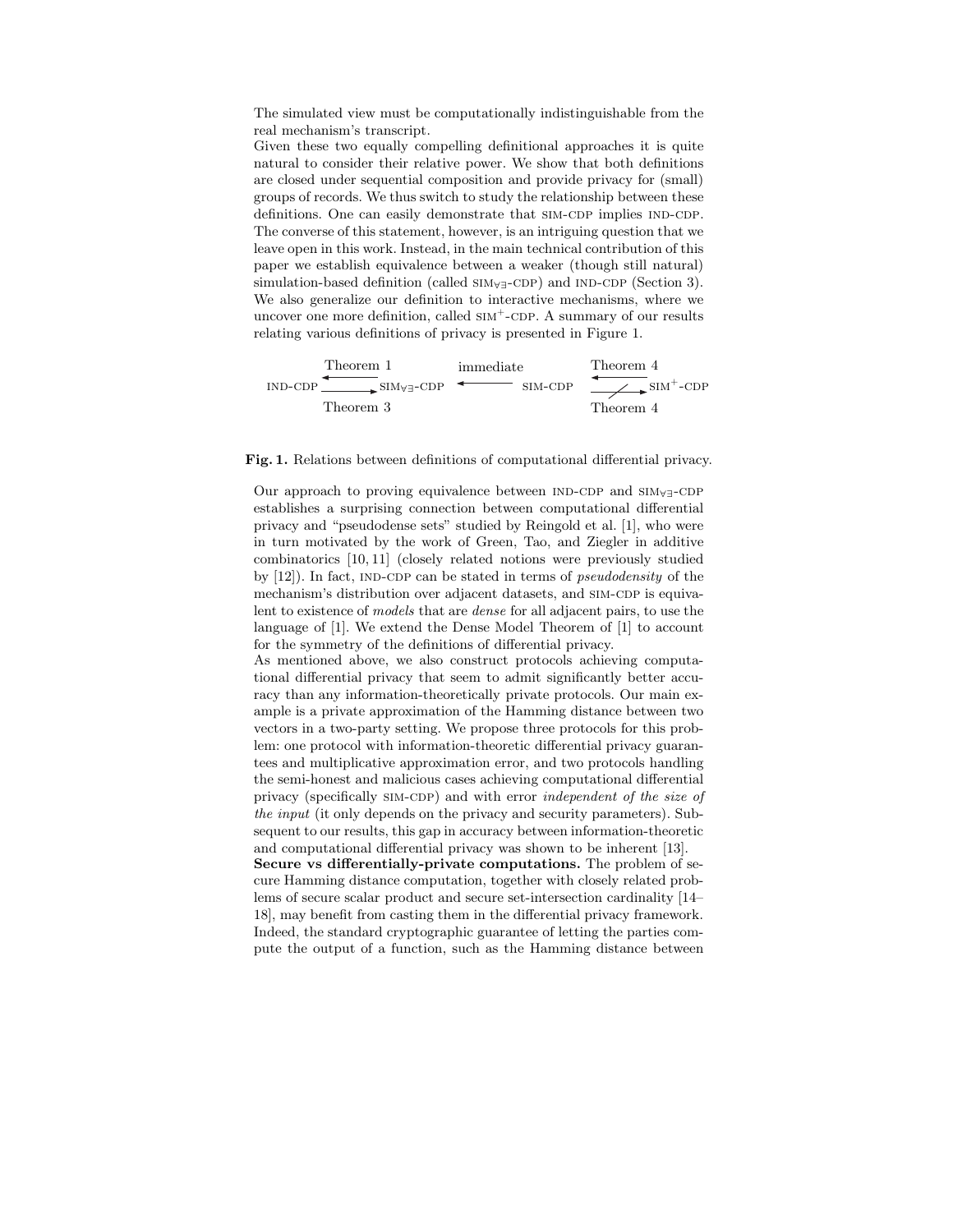two vectors, while hiding everything else about their inputs may be insufficient to argue security of a sequential composition of this protocol when one has to consider the information leaked through the *output* of the function. For example, if Alice varies her input while Bob's vector stays constant, by observing the output of the protocol Alice may learn individual values of Bob's input bits. Differential privacy treatment addresses the orthogonal question of what is computed rather than how; in particular, it may be used to analyze effects of adaptive sequential or concurrent composition on the adversary's confidence in predicting any particular bit, even in the presence of auxiliary information.

## 2 Definitions

We describe our definitions in this section. We start by introducing some notation.

**Mechanism**  $f$ **.** In our definitions, we will be interested in measuring privacy guarantees provided by randomized mechanisms, denoted f. Mechanism  $f$  operates on subsets  $D$  of a (potentially infinite) universe  $U$ , which we associate with databases, and outputs a value in the range  $\mathcal{R}$ . The size of the input  $D$  will be denoted by  $n$ . We say that two databases  $D$  and  $D'$  are *adjacent* if their symmetric difference contains at most one record (i.e.,  $|D\Delta D'| \leq 1$ )<sup>5</sup>. Further, the maximum size of the output of  $f$  is  $m$ .

As we are dealing with computational notion, we will mostly be concerned with efficient adversaries. Unless specified otherwise, throughout the paper, an *efficient* adversary is modeled by a family of polynomialsized circuits  $\{A_{\kappa}\}_{{\kappa}\in\mathbb{N}}$ , or equivalently, a nonuniform probabilistic polynomial time (PPT) Turing machine.

**Parameter κ.** A "security" parameter  $\kappa$  controls various quantities in our definitions/constructions as follows. The size of the adversary will be polynomial in  $\kappa$ . The mechanism is parameterized by  $\kappa$ , which lets us consider a family  $\{f_{\kappa}\}_{{\kappa}\in\mathbb{N}},$  where  $f_{\kappa}: \mathcal{D} \to \mathcal{R}_{\kappa}$ . The output size m of f is required to be (at most) polynomial in  $\kappa$ . We say that a function in  $\kappa$  is negligible if it approaches zero faster than the reciprocal of any polynomial in  $\kappa$ .

We first recall the standard definition of  $\epsilon$ -differential privacy [3]:

Definition 1 ( $\epsilon$ -DP privacy) A randomized mechanism  $f: \mathcal{D} \to \mathcal{R}$ provides  $\epsilon$ -DP if for all adjacent inputs  $D, D' \in \mathcal{D}$  (i.e.,  $|D\Delta D'| \leq 1$ ) and all subsets  $S \subseteq \mathcal{R}$ 

$$
\Pr[f(D) \in S] \le e^{\epsilon} \times \Pr[f(D') \in S],
$$

where the probability space is  $f$ 's coin tosses.

 $\Delta$  denotes symmetric difference of two sets and  $|\cdot|$  denotes the size when the argument is a set.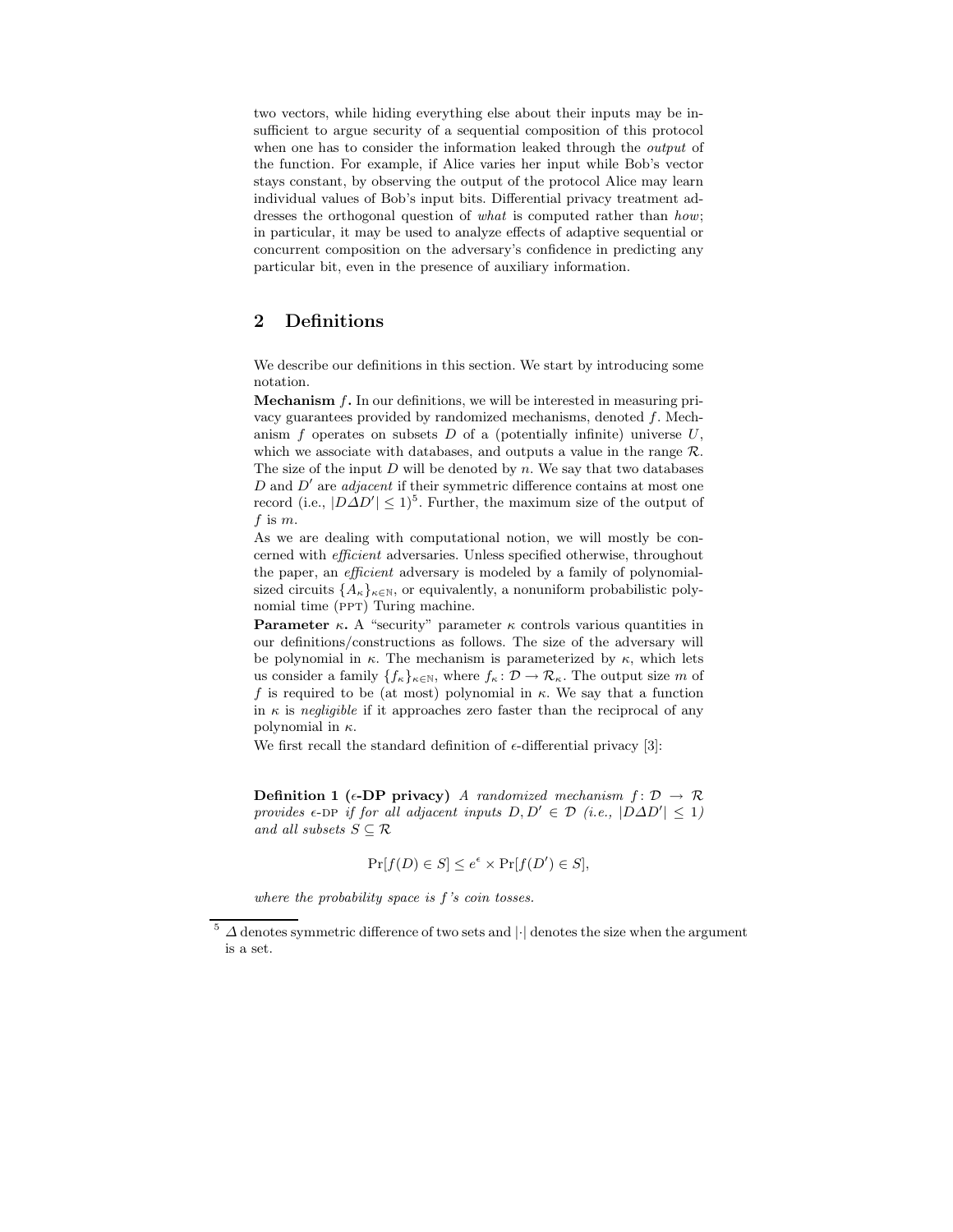A closely related notion of  $(\epsilon, \delta)$ -differential privacy [9] has an additive parameter that allows the probabilities to diverge when they are both relatively small:

**Definition 2** ( $(\epsilon, \delta)$ -**DP** privacy) A randomized mechanism  $f : \mathcal{D} \to$  $\mathcal R$  provides  $(\epsilon, \delta)$ -DP if for all adjacent inputs D and D' and all subsets  $S \subseteq \mathcal{R}$ 

 $\Pr[f(D) \in S] \leq e^{\epsilon} \times \Pr[f(D') \in S] + \delta,$ 

where the probability space is f's coin tosses.

Our first new definition,  $\epsilon_{\kappa}$ -IND-CDP, is an adaptation of  $\epsilon$ -differentialprivacy to the computational setting. This adaptation is obtained by considering a PPT adversary  $A$ , and requiring that  $f$  "looks differentially private" to every such A.

**Definition 3 (IND-CDP privacy)** An ensemble  $\{f_{\kappa}\}_{{\kappa}\in\mathbb{N}}$  of randomized functions  $f_{\kappa} : \mathcal{D} \to \mathcal{R}_{\kappa}$  provides  $\epsilon_{\kappa}$ -IND-CDP if there exists a negligible function negl(.) such that for every nonuniform PPT TM ("distinguisher") A, every polynomial  $p(\cdot)$ , every sufficiently large  $\kappa \in \mathbb{N}$ , all data sets  $D, D' \in \mathcal{D}$  of size at most  $p(\kappa)$  such that  $|D\Delta D'| \leq 1$ , and every advice string  $z_{\kappa}$  of size at most  $p(\kappa)$ , it holds that

 $\Pr\left[A_{\kappa}(f_{\kappa}(D))=1\right]\leq e^{\epsilon_{\kappa}}\times\Pr\left[A_{\kappa}(f_{\kappa}(D'))=1\right]+\operatorname{negl}(\kappa),$ 

where we write  $A_{\kappa}(x)$  for  $A(1^{\kappa}, z_{\kappa}, x)$  and the probability is taken over the randomness of mechanism  $f_{\kappa}$  and adversary  $A_{\kappa}$ .

Notice that if the adversary  $A$  is allowed unbounded computation time, then the definition simply says that for any fixed  $\kappa$  the mechanism  $f_{\kappa}$ is  $(e_{\kappa}, \delta_{\kappa})$ -DP for  $\delta_{\kappa}$  being negl( $\kappa$ ). The reason we do not consider the computational analogue of  $\epsilon_{\kappa}$ -DP (with  $\delta = 0$ ) is that it ends up being equivalent to information-theoretic  $\epsilon$ -DP. Indeed, for any singleton  $r \in$  $\mathcal{R}_{\kappa}$ , we can choose  $A_{\kappa}$  to be the indicator function for  $\{r\}$ , implying that  $Pr[f_{\kappa}(D) = r] \leq e^{\epsilon_{\kappa}} Pr[f_{\kappa}(D') = r]$ . This immediately implies  $\epsilon_{\kappa}$ -DP by summing both sides over all  $r \in S$  for any subset  $S \subset \mathcal{R}_{\kappa}$ .

Our second definition,  $\epsilon_{\kappa}$ -sim-cdp, is described next. This definition interprets "looks differentially private" differently from our first definition: it says that f "looks differentially private" if there exists an  $\epsilon$ -DP mechanism F (called simulator) such that  $F(D)$  and  $f(D)$  are computationally indistinguishable for every D.

Definition 4 (SIM-CDP privacy) An ensemble  $\{f_{\kappa}\}_{{\kappa}\in\mathbb{N}}$  of randomized functions  $f_{\kappa} : \mathcal{D} \to \mathcal{R}_{\kappa}$  provides  $\epsilon_{\kappa}$ -SIM-CDP if there exists an ensemble  ${F_{\kappa}}_{\kappa\in\mathbb{N}}$  of  $\epsilon_{\kappa}$ -differentially-private mechanisms  $F_{\kappa} : \mathcal{D} \to \mathcal{R}_{\kappa}$ and a negligible function negl( $\cdot$ ), such that for every non-uniform PPT TM A, every polynomial  $p(\cdot)$ , every sufficiently large  $\kappa \in \mathbb{N}$ , every data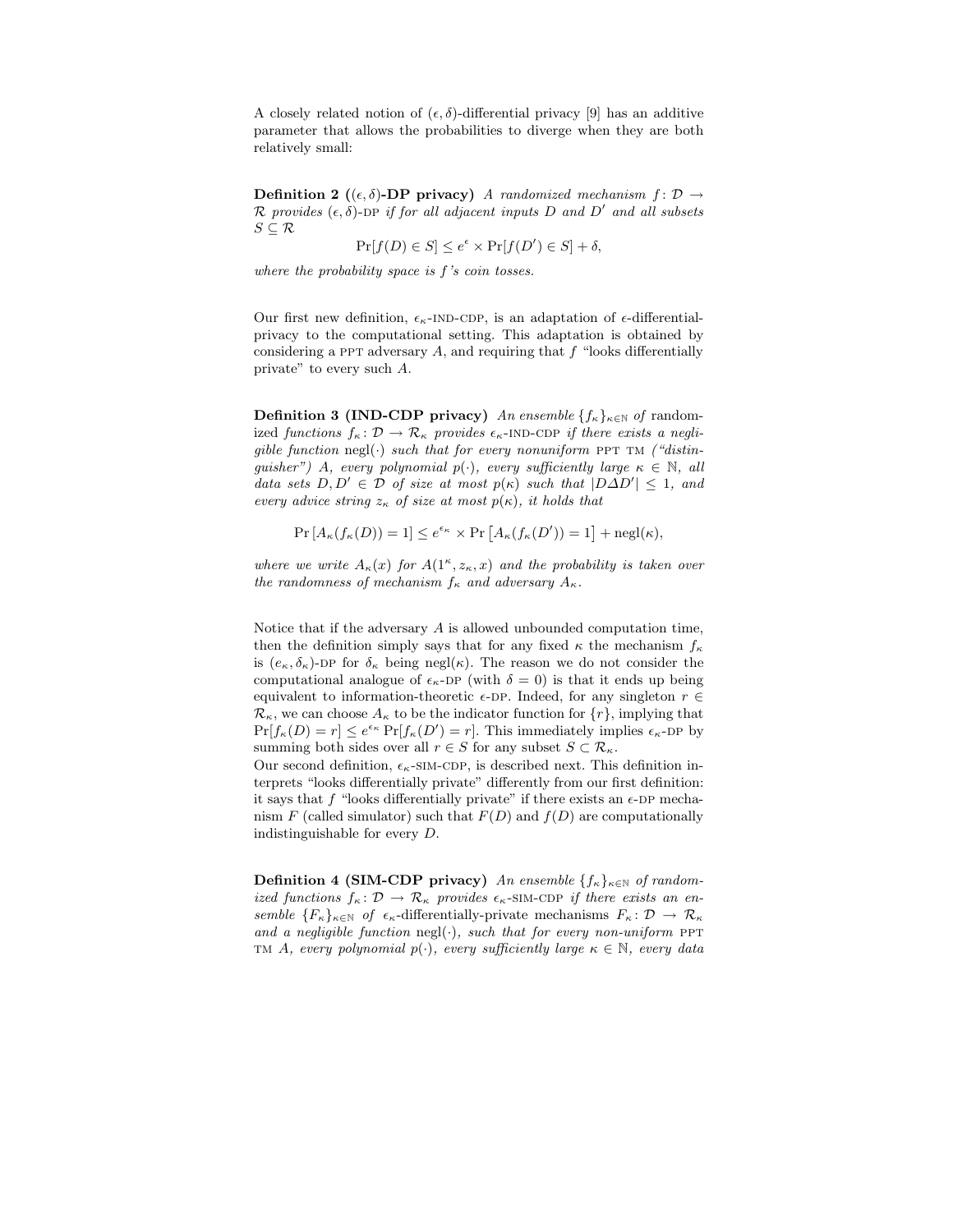set  $D \in \mathcal{D}$  of size at most  $p(\kappa)$ , and every advice string  $z_{\kappa}$  of size at most  $p(\kappa)$ , it holds that,

$$
|\Pr\left[A_{\kappa}(f_{\kappa}(D))=1\right]-\Pr\left[A_{\kappa}(F_{\kappa}(D))=1\right]|\leq \mathrm{negl}(\kappa).
$$

That is,  $f_{\kappa}(D)$  and  $F_{\kappa}(D)$  are computationally indistinguishable.

Note that the definition does not require  $F$  to be computable in probabilistic polynomial time; it only has to exist, and be (information theoretically) differentially private.

The definition of  $SIM-CDP$  requires that there *exists* a simulator  $F$  that acts in a differentially-private manner on all pairs of adjacent inputs. This suggests a weakening of the definition, where the order of quantifiers is reversed, i.e., instead of requiring a global simulator that works for all pairs of databases, we require that for any pair of adjacent databases there exists a simulator whose distributions on these two inputs satisfy the differential privacy condition.

Definition 5 (SIM<sub>∀∃</sub>-CDP privacy) An ensemble  $\{f_{\kappa}\}_{{\kappa}\in\mathbb{N}}$  of randomized functions  $f_{\kappa} : \mathcal{D} \to \mathcal{R}_{\kappa}$  provides  $\epsilon_{\kappa}$ -SIM<sub>∀∃</sub>-CDP if for all polynomials  $p(\cdot)$ , all sequences  $\{(D_{\kappa}, D'_{\kappa})\}_{\kappa \in \mathbb{N}}$  of pairs of datasets such that  $|D_{\kappa}| \leq p(\kappa), |D_{\kappa}'| \leq p(\kappa)$  and  $|D_{\kappa}\Delta D_{\kappa}'| \leq 1$ , there exist ensembles  ${F_{\kappa}(D_{\kappa})}_{\kappa \in \mathbb{N}}$  and  ${F_{\kappa}(D_{\kappa}')}_{\kappa \in \mathbb{N}}$ , such that the following two conditions hold:

1.  $[F_{\kappa} \text{ is } \epsilon_{\kappa}$ -DP.] For all subsets  $S \subset \mathcal{R}$ :

$$
e^{-\epsilon_{\kappa}} \times \Pr[F_{\kappa}(D_{\kappa}') \in S] \le \Pr[F_{\kappa}(D_{\kappa}) \in S] \le e^{\epsilon_{\kappa}} \times \Pr[F_{\kappa}(D_{\kappa}') \in S].
$$

2.  $[f_{\kappa}(D_{\kappa}), f_{\kappa}(D_{\kappa}')$  are indistinguishable from  $F_{\kappa}(D_{\kappa}), F_{\kappa}(D_{\kappa}')$  respectively.] For every non-uniform PPT TM A, every polynomial  $q(\cdot)$ , every sufficiently large  $\kappa \in \mathbb{N}$ , and every advice string  $z_{\kappa}$  of size at most  $q(\kappa)$ :

 $|\Pr[A_{\kappa}(f_{\kappa}(D)) = 1] - \Pr[A_{\kappa}(F_{\kappa}(D)) = 1]| \leq \operatorname{negl}(\kappa) \text{ for } D \in \{D_{\kappa}, D_{\kappa}'\}$ 

where we write  $A_{\kappa}(x)$  for  $A(1^{\kappa}, z_{\kappa}, x)$ .

We may also consider an even weaker definition, where the probability  $\Pr[F_{\kappa}(D_{\kappa}) \in S]$  is only bounded from above by  $e^{\epsilon} \times \Pr[F_{\kappa}(D_{\kappa}') \in S]$  (and a second pair of simulators exist for the ordered  $(D'_\kappa, D_\kappa)$  pair), but as we shall see in Section 3, it turns out to be equivalent to SIM<sub>∀∃</sub>-CDP.

Robustness of our definitions. Protocols satisfying our definitions retain their privacy guarantees under sequential composition, and for all but SIM<sub>∀∃</sub>-CDP we directly prove group privacy (for records); in both cases the privacy parameters  $\epsilon$  and  $\delta$  deteriorate linearly with the number of compositions or records, respectively. Due to space constraints, a detailed exposition is presented in the full version.Informally, under the definition of group privacy the adversary has to guess whether two or more elements are simultaneously present or absent in the database, given the rest of the database. The definition of group privacy is often applicable when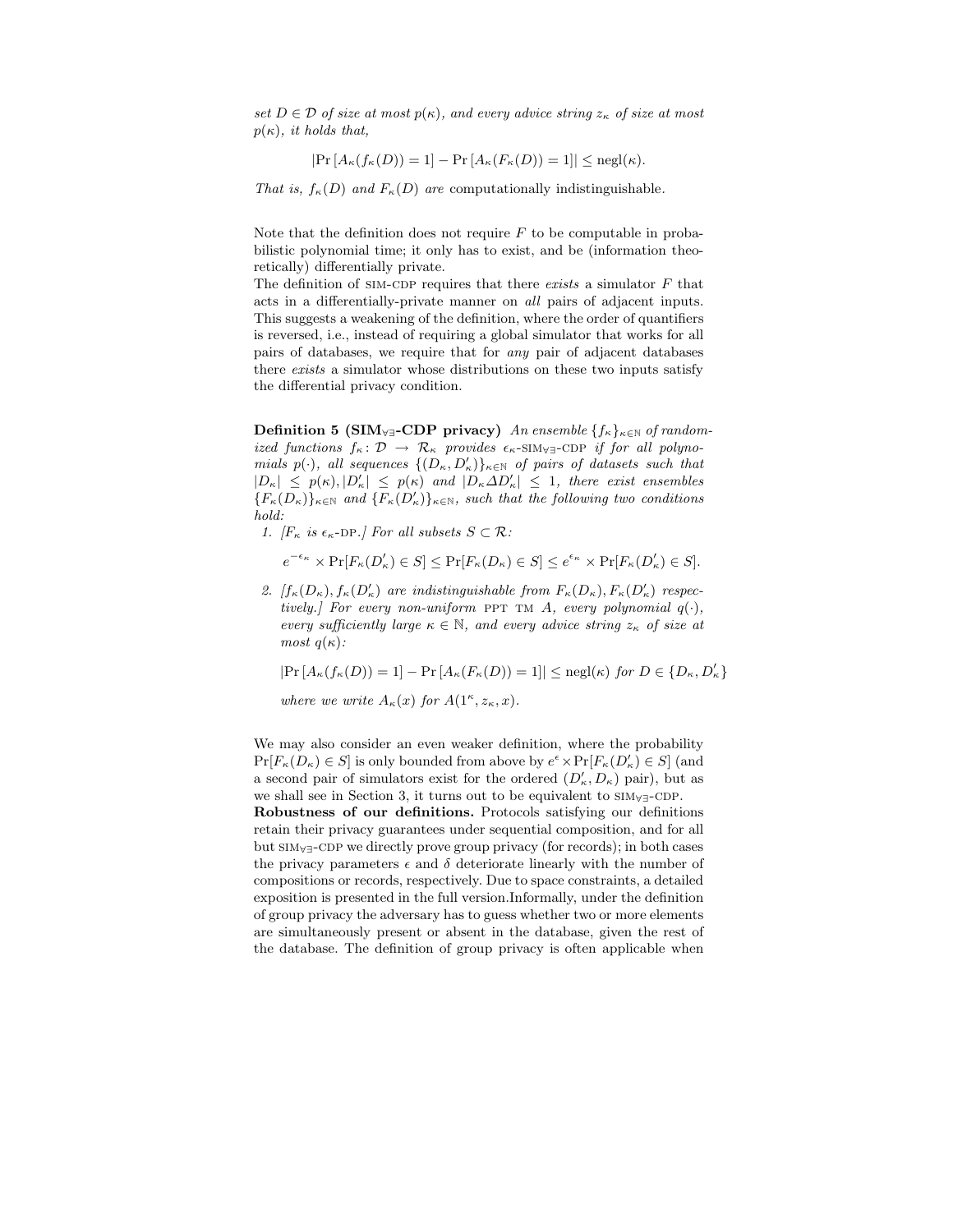the differentially-private mechanism is preceded by computations that may amplify (up to a constant) the number of records affected by any individual [19].

Interactive case. For simplicity, current definitions consider only noninteractive mechanisms. An extension to the interactive case will be presented in Section 4. As it turns out, a variation of  $\epsilon_{\kappa}$ -SIM-CDP, called  $\epsilon_{\kappa}$ -SIM<sup>+</sup>-CDP, can also be defined and proven separate from  $\epsilon_{\kappa}$ -SIM-CDP (see Section 4).

### 3 Relations among various notions of CDP

In this section we establish reductions between the three definitions of computational differential privacy. The first implication, namely, that sim-cdp implies sim<sub>∀∃</sub>-cdp, which implies ind-cdp, is the easiest (Section 3.1). The proof that ind-cdp implies sim<sub>∀∃</sub>-cdp (and thus that the two definitions are equivalent) extends the Dense Model Theorem of [1] and is significantly more involved (Section 3.2).

#### 3.1 Simulatability implies indistinguishability

Theorem 1 (SIM-CDP  $\Rightarrow$  SIM<sub>∀∃</sub>-CDP  $\Rightarrow$  IND-CDP) If an ensemble  ${f_k}_{k \in \mathbb{N}}$  of randomized functions  $f_k : \mathcal{D} \to \mathcal{R}_\kappa$  provides  $\epsilon_{\kappa}$ -SIM-CDP, then it also provides  $\epsilon_{\kappa}$ -SIM<sub>∀∃</sub>-CDP; if it provides  $\epsilon_{\kappa}$ -SIM<sub>∀∃</sub>-CDP, it also provides  $\epsilon_{\kappa}$ -IND-CDP.

Proof. The first implication is by construction, the second follows by a hybrid argument. The full proof appears in the full version. ⊓⊔

In the section that follows, we will prove that  $\epsilon_{\kappa}$ -IND-CDP  $\Rightarrow \epsilon_{\kappa}$ -SIM $\forall \exists$ -CDP by giving an extension of the Dense Model Theorem of [1] (which may be of independent interest).

#### 3.2 Dense sets and IND-CDP  $\Rightarrow$  SIM<sub>∀∃</sub>-CDP

First, we define or recall notions of (non-uniform) density, pseudodensity, and indistinguishability for distributions, closely following [1]. Consider two distributions  $X$  and  $Y$  defined over  $\mathcal{R}$ , and a collection  $\mathcal A$ of randomized predicates  $A: \mathcal{R} \to \{0, 1\}$ , which may be, for instance, all circuits of size at most  $s(\kappa)$ , where  $\kappa$  is the security parameter.

We say that X is  $e^{\epsilon}$ -dense in Y if

$$
\forall x \in \mathcal{R} \qquad \Pr[X = x] \le e^{\epsilon} \cdot \Pr[Y = x].
$$

We define X as  $\delta$ -indistinguishable from Y with respect to A if

$$
\forall A \in \mathcal{A} \qquad |\Pr[A(X) = 1] - \Pr[A(Y) = 1]| \le \delta,
$$

where here and elsewhere in this section we write  $A(X)$  for the distribution on the range of  $A$  obtained by applying  $A$  to the variable sampled according to  $X$  and the probability space is that of  $X$  and  $A$ 's coins.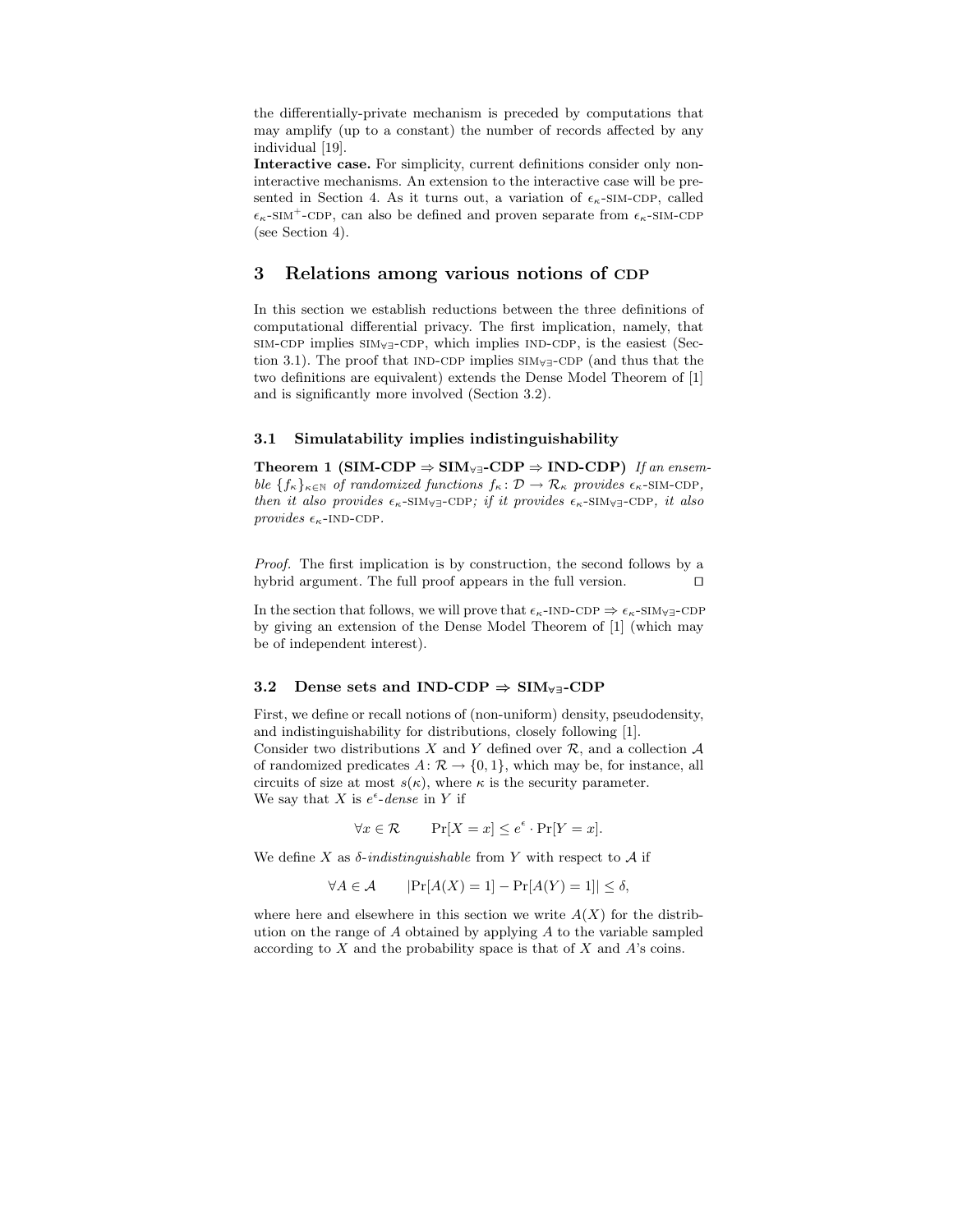Finally, a "combination" of the two definitions is rather naturally defined as X being  $(e^{\epsilon}, \delta)$ -pseudodense in Y with respect to A if

$$
\forall A \in \mathcal{A} \qquad \Pr[A(X) = 1] \le e^{\epsilon} \cdot \Pr[A(Y) = 1] + \delta.
$$

The connections between notions of differential privacy, SIM-CDP and IND-CDP and the above definitions are immediate:

A randomized mechanism  $f: \mathcal{D} \to \mathcal{R}$  is  $\epsilon_{\kappa}$ -DP if and only if  $f(D)$ is  $e^{\epsilon_{\kappa}}$ -dense in  $f(D')$  for all adjacent pairs D and D', where the probability space of the distributions  $f(D)$  and  $f(D')$  over  $\mathcal R$  is  $f$ 's randomness.

An ensemble  $\{f_{\kappa}\}_{{\kappa}\in\mathbb{N}}$  is  $\epsilon_{\kappa}$ -IND-CDP if and only if there is a superpolynomial function  $s(\kappa) = \kappa^{\omega(1)}$  such that for all sufficiently large  $\kappa$ , all adjacent pairs  $D, D' \in \mathcal{D}$  of size at most  $s(\kappa)$ , the distribution  $f_{\kappa}(D)$  is  $(e^{\epsilon_{\kappa}}, \frac{1}{s(\kappa)})$ -pseudodense in  $f_{\kappa}(D')$ , with respect to the set  $\mathcal{A}_{\kappa}$  of circuits of size at most  $s(\kappa)$ .

Similarly,  $\{f_{\kappa}\}_{{\kappa}\in\mathbb{N}}$  is  $\epsilon_{\kappa}$ -SIM-CDP if there exists an ensemble  $\{F_{\kappa}\}_{{\kappa}\in\mathbb{N}}$ and a super-polynomial function  $s(\kappa) = \kappa^{\omega(1)}$  such that all randomized mechanisms  $F_{\kappa}: \mathcal{D} \to \mathcal{R}_{\kappa}$  are  $\epsilon_{\kappa}$ -DP and for all sufficiently large  $\kappa$ , all  $D \in \mathcal{D}$  of size at most  $s(\kappa)$ , distributions  $f_{\kappa}(D)$  and  $F_{\kappa}(D)$  are

 $\frac{1}{s(\kappa)}$ -indistinguishable for the set  $\mathcal{A}_{\kappa}$  of circuits of size at most  $s(\kappa)$ . It is convenient to consider the two-sided notions of mutually  $e^{\epsilon}$ -dense and mutually  $(e^{\epsilon}, \delta)$ -pseudodense sets, where X and Y are  $e^{\epsilon}$ -dense (resp.,  $(e^{\epsilon}, \delta)$ -pseudodense) in each other. Since the definitions of IND-CDP and SIM-CDP are symmetric in terms of the databases  $D$  and  $D'$ , all relationships between distributions of  $f, f_{\kappa}$ , and  $F_{\kappa}$  on D and D' in the formulations above are, in fact, mutual.

Reingold et al. [1] showed that pseudodensity is indeed a composition of density and indistinguishability for some classes of distinguishers. One implication is immediate: If there are  $X, Y$ , and M over  $\mathcal R$  such that M is  $e^{\epsilon}$ -dense in Y and X is  $\delta$ -indistinguishable from M, then X is  $(e^{\epsilon}, \delta)$ pseudodense in  $Y$  (all–with respect to the same class  $A$  of distinguishers). The first claim of the following theorem establishes the converse (with a caveat that indistinguishability is required to hold with respect to a class of functions of slightly higher complexity, as is common in proofs by reduction). The second claim is new to our work, and is the key to relating IND-CDP and SIM<sub>∀∃</sub>-CDP.

**Theorem 2** Let X and Y be distributions over a finite universe  $\mathcal{R}$  such that X is  $(e^{\epsilon}, \delta)$ -pseudodense in Y with respect to the family  $T(A)$  defined below.

**Claim I.** There exists a distribution M over  $\mathcal{R}$  such that M is  $e^{\epsilon}$ -dense in Y and X is  $4\delta$ -indistinguishable from M with respect to the family A. **Claim II**. Furthermore, if Y is  $e^{\epsilon}$ -dense in X, then it can also be guaranteed that Y is  $e^{\epsilon}$ -dense in M (i.e., Y and M are mutually  $e^{\epsilon}$ -dense). If A is a family of predicates, we define  $\mathcal{T}(\mathcal{A})$  as the collection of functions of the following type:

$$
b(x) = \begin{cases} 1 & \text{if } h_1(x) + \dots + h_k(x) > t; \\ 0 & \text{otherwise,} \end{cases}
$$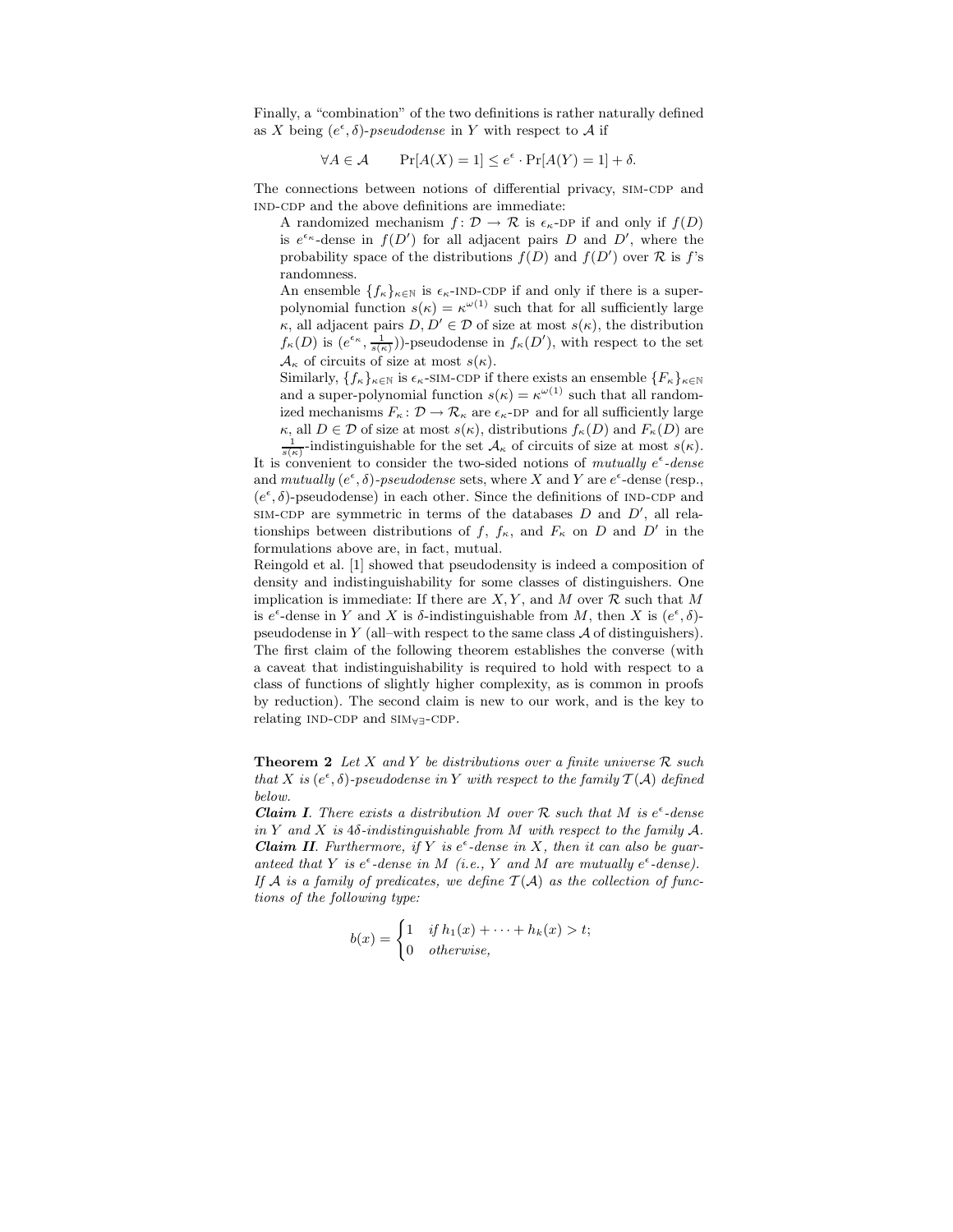where  $h_i \in \mathcal{A} \cup \overline{\mathcal{A}}$ ,  $t \in \mathbb{N}$ , and  $k = O(1/\delta^2 \log(e^{\epsilon}/4\delta)))$ .  $\overline{\mathcal{A}}$  is the set of negations of A.

Proof. Claim I. The proof of Claim I appears in [1], where it is stated for the case when  $Y$  is the uniform distribution (but the proof generalizes to arbitrary  $Y$ ).

Claim II. Assume towards a contradiction that for any  $M$  that is mutually  $e^{\epsilon}$ -dense in Y there is a function  $A_M$  from A that distinguishes it from X with probability more than  $\mu = 4\delta$ . Note that the same automatically holds for M that is a convex combination of distributions that are mutually  $e^{\epsilon}$ -dense in Y, because the set of such distributions is convex. By the min-max principle of game theory, or equivalently, duality of linear programming, there exists a convex combination  $\bar{b}$  of functions from  $A \cup A$  that distinguishes any such M from X:

$$
\Pr[\bar{b}(X) = 1] > \Pr[\bar{b}(M) = 1] + \mu. \tag{1}
$$

The function  $\bar{b}$  can be viewed as a distribution over predicates in  $\mathcal{A} \cup \bar{\mathcal{A}}$ . Arrange elements x of R in the order of decreasing  $Pr[\overline{b}(x) = 1]$ . Choose the set  $S \subset \mathcal{R}$  as the initial part of the list so that  $Pr[Y \in S] = 1/(1+e^{\epsilon})$ . 6

Define  $Y_s$  as follows:

$$
\Pr[Y_S = y] = \Pr[Y = y] \cdot \begin{cases} e^{\epsilon} & \text{if } y \in S; \\ e^{-\epsilon} & \text{otherwise.} \end{cases}
$$

It is easy to verify that  $Y_S$  is a distribution:

$$
\sum_{y \in \mathcal{R}} \Pr[Y_S = y] = e^{\epsilon} \sum_{y \in S} \Pr[Y = y] + e^{-\epsilon} \sum_{y \notin S} \Pr[Y = s]
$$

$$
= e^{\epsilon} \frac{1}{1 + e^{\epsilon}} + e^{-\epsilon} \frac{e^{\epsilon}}{1 + e^{\epsilon}} = 1.
$$

By construction  $Y_S$  and Y are  $e^{\epsilon}$ -dense in each other, and therefore  $Y_S$ can be distinguished from X by  $\bar{b}$  with probability at least  $\mu$  (think of  $Y_S$ as the "hardest" distribution for  $\bar{b}$  from among those that are mutually  $e^{\epsilon}$ -dense in Y).

We make use of the following lemma proved in [20]:

**Lemma 1** ([20, Claim 2.3]). Let  $F: X \rightarrow [0, 1]$  be a bounded function, let Z and W be distributions such that  $\mathbb{E}[F(Z)] \geq \mathbb{E}[F(W)] + \mu$ . Then there is a real number  $t \in [\mu/2, 1]$  such that

$$
\Pr[F(Z) \ge t] \ge \Pr[F(W) \ge t - \mu/2] + \mu/2.
$$

 $6$  If exact equality cannot be achieved here, we take  $S$  to be the largest initial of the list such that  $Pr[Y \in S] < 1/(1 + e^{\epsilon})$ , and for the next element r of the list, define  $Pr[Y_S = r] \in [Pr[Y = r]e^{-\epsilon}, Pr[Y = r]e^{\epsilon}]$  in order to make  $Y_S$  a distribution.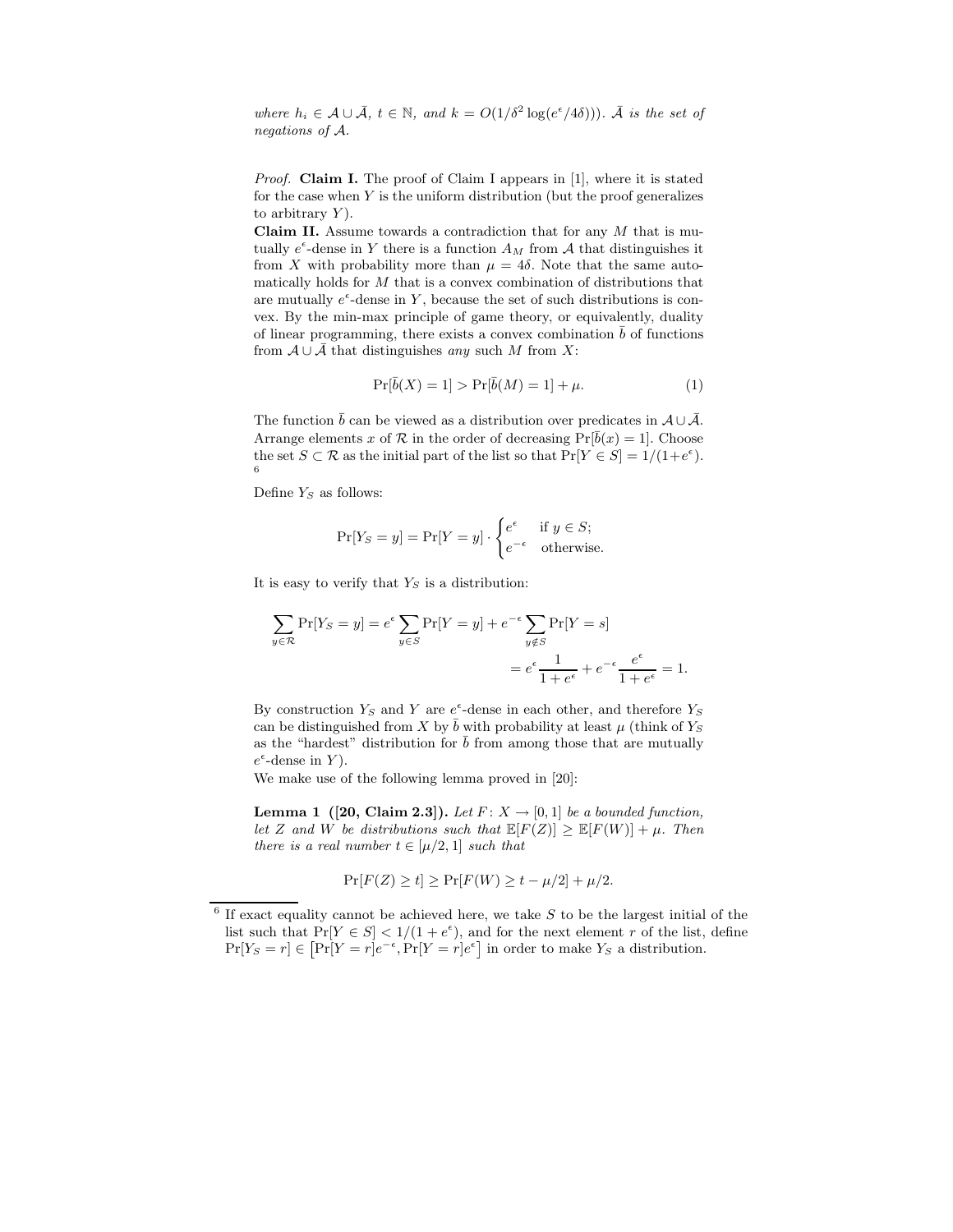Applying the lemma to  $F(x) = Pr[\overline{b}(x) = 1], X$  and  $Y_s$ , there exists a real  $t$  so that a deterministic function  $b$  defined as

$$
b(x) = \begin{cases} 1 & \text{if } \Pr[\bar{b}(x) = 1] \ge t + \mu/2; \\ 0 & \text{if } \Pr[\bar{b}(x) = 1] \le t; \\ \bot & \text{otherwise,} \end{cases}
$$

- -

is such that  $Pr[b(X) = 1] > Pr[b(Y<sub>S</sub>) \neq 0] + \mu/2$ . In other words, classifying  $x \in \mathcal{R}$  as "X" when  $b(x) = 1$  and "Y<sub>S</sub>" when  $b(x) = 0$  is a good distinguisher between  $X$  and  $Y<sub>S</sub>$  (Notice that there is some slack left between  $b(x) = 1$  and  $b(x) = 0$ .

We claim that  $b(y) = 0$  for all  $y \in S$ . Assume the opposite. By construction of the set  $S, b(y) \neq 0$  for all  $y \in S$ . Since Y is  $e^{\epsilon}$ -dense in X (this is the only time we use this condition), for all  $y \notin S$  it holds that  $Pr[Y_S = y] = e^{-\epsilon} Pr[Y = y] \le e^{-\epsilon} e^{\epsilon} Pr[X = y]$ , i.e., the density of X dominates the density of  $Y_s$  outside S, including the set where b is zero. Therefore

$$
\Pr[b(Y_S) = 0] = \sum_{y \notin S, b(y) = 0} \Pr[Y_S = y] \le \sum_{y \notin S, b(y) = 0} \Pr[X = y] = \Pr[b(X) = 0],
$$

which contradicts the fact that  $Pr[b(X) = 1] > Pr[b(Y<sub>S</sub>) \neq 0] + \mu/2$ . Now we know that  $b(y) = 0$  outside S and we conclude that

$$
\Pr[b(Y) \neq 0] = \Pr[b(Y_S) \neq 0] \cdot e^{-\epsilon} < (\Pr[b(X) = 1] - \mu/2) \cdot e^{-\epsilon}.
$$

That is,

$$
\Pr[b(X) = 1] > e^{\epsilon} \cdot \Pr[b(Y) \neq 0] + \mu/2. \tag{2}
$$

This would contradict the pseudodensity condition except that b is not part of the family of functions  $\mathcal{T}(\mathcal{A})$ . The following lemma approximates b with a function from  $\mathcal{T}(\mathcal{A})$ :

Lemma 2 ([20, Claim 2.4]). Let  $F: \Omega \rightarrow [0, 1]$  be a convex combination of bounded functions from a class  $G$ , let  $Z_1, Z_2$  be two distributions on  $\Omega$ , and let  $\alpha, \beta > 0$ . Then there are functions  $f_1, \ldots, f_k \in G$  (not necessarily distinct) where  $k = O(1/\alpha^2 \cdot \log(1/\beta))$ , such that

$$
\Pr\left[\left|F(Z_i) - \frac{1}{k}(f_1(Z_i) + \cdots + f_k(Z_i))\right| > \alpha\right] \leq \beta \text{ for } i = 1, 2.
$$

We apply the lemma with parameters  $\alpha = \mu/10$ ,  $\beta = e^{-\epsilon}\mu/10$ , and  $F = \bar{b}$ , we find an approximation to b with a function  $\bar{b}$  from  $\mathcal{T}(\mathcal{A})$  with the property that

$$
\Pr[\tilde{b}(X) = 1] \ge \Pr[b(X) = 1] - e^{-\epsilon}\mu/10,
$$
  

$$
\Pr[\tilde{b}(Y) = 1] \le \Pr[b(Y) \ne 0] + e^{-\epsilon}\mu/10,
$$

Combining these with equation  $(2)$  contradicts the pseudodensity of X in  $Y$ . Since we only consider predicates  $(0-1)$  functions), the threshold value t can be taken as an integer.  $□$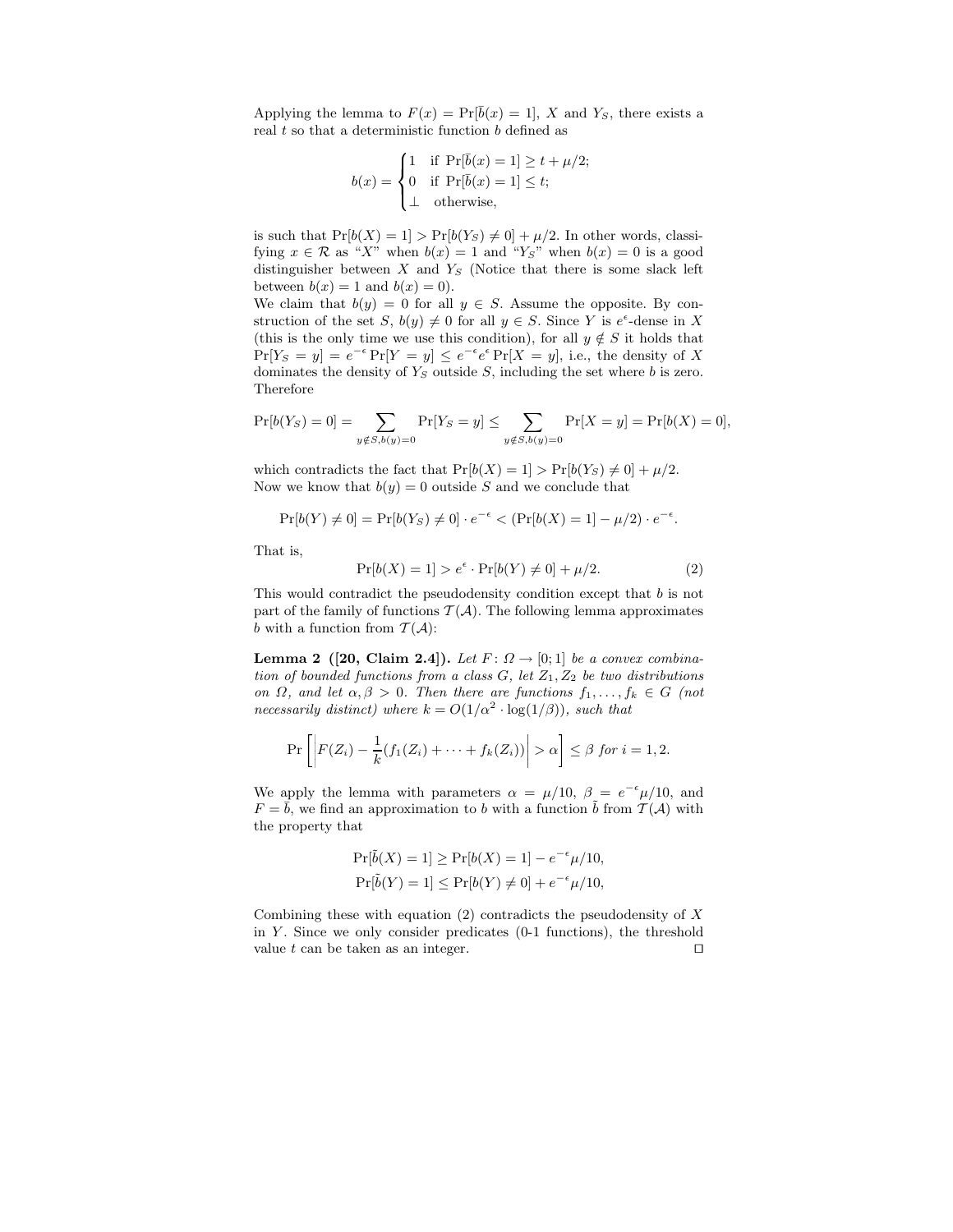Observe that if  $\mathcal{A}_{\kappa}$  is the set of circuits of size  $s(\kappa)$  for some  $s(\kappa) = \kappa^{\omega(1)}$ and we take  $\delta = 1/s(\kappa)$ ,  $\epsilon_{\kappa} \leq s(\kappa)$ , then  $\mathcal{T}(\mathcal{A})$  consists of circuits of size at most  $t(\kappa) = s(\kappa)^{O(1)}$ .

By applying both claims of Theorem 2, we obtain equivalence between the notions of IND-CDP and SIM<sub>∀∃</sub>-CDP.

**Theorem 3** If a family of randomized mechanisms  $\{f_{\kappa}\}\colon \mathcal{D} \to \mathcal{R}_{\kappa}$  is  $\epsilon_{\kappa}$ -IND-CDP for  $\epsilon_{\kappa} \in O(\log \kappa)$ , it is also  $\epsilon_{\kappa}$ -SIM<sub>V</sub><sub>3</sub>-CDP.

*Proof.* If  $\{f_{\kappa}\}\$ is  $\epsilon_{\kappa}$ -IND-CDP, then there is a super-polynomial function  $s(\kappa) = \kappa^{\omega(1)}$  such that for all sufficiently large  $\kappa$ , and  $D, D' \in \mathcal{D}$  of size at most  $s(\kappa)$  and  $|D_{\kappa}\Delta D_{\kappa}'| \leq 1$  the distribution  $f_{\kappa}(D_{\kappa})$  is  $(e^{\epsilon_{\kappa}}, \frac{1}{s(\kappa)}))$ pseudodense in  $f_{\kappa}(D')$ , with respect to the set  $\mathcal{A}_{\kappa}$  of circuits of size at most  $s(\kappa)$ . Let  $D, D'$  be adjacent data sets of size at most  $s(\kappa)$ . The pairs of distributions  $f_{\kappa}(D)$  and  $f_{\kappa}(D')$ , where  $f_{\kappa}(D)$  is  $(e^{\epsilon}, 1/t(\kappa))$ pseudodense in  $f_{\kappa}(D')$ , are in situation of Claim I of Theorem 2. Therefore there exists a family of distributions  ${F_{\kappa}(D)}_{\kappa \in N}$  such that (a)  $F_{\kappa}(D)$  and  $f_{\kappa}(D)$  are  $1/t(\kappa)^{2(1)}$ -indistinguishable for circuits of size  $t(\kappa)^{\Omega(1)}$ , and (b)  $F_{\kappa}(D)$  is  $e^{\epsilon_{\kappa}}$ -dense in  $f_{\kappa}(D')$ .

Since, in turn,  $f_{\kappa}(D')$  is  $(e^{\epsilon_{\kappa}}, 1/t(\kappa))$ -pseudodense in  $f_{\kappa}(D)$ , which is indistinguishable from  $F_{\kappa}(D)$ , then  $f_{\kappa}(D')$  is  $(e^{\epsilon_{\kappa}}, 1/t(\kappa)^{\Omega(1)})$ -pseudodense in  $F_{\kappa}(D)$ Indeed, for circuits  $\{A_{\kappa}\}\)$  of size  $t(\kappa)^{\Omega(1)}$ , we have

$$
\Pr[A_{\kappa}(f_{\kappa}(D')) = 1] \le e^{\epsilon_{\kappa}} \cdot \Pr[A_{\kappa}(f_{\kappa}(D)) = 1] + 1/t(\kappa) \le
$$
  

$$
e^{\epsilon_{\kappa}} \cdot \left(\Pr[A_{\kappa}(F_{\kappa}(D)) = 1] + 1/t(\kappa)^{\Omega(1)}\right) + 1/t(\kappa)
$$
  

$$
= e^{\epsilon_{\kappa}} \cdot \Pr[A_{\kappa}(F_{\kappa}(D)) = 1] + 1/t(\kappa)^{\Omega(1)},
$$

where the last part uses the conditions  $\epsilon_{\kappa} = O(\log \kappa)$  and  $t(\kappa) = \kappa^{\omega(1)}$ . Thus, we are in the situation of Claim II of Theorem 2 (two distributions, which are dense and pseudodense in one another). Therefore there exists a family of distributions  ${F_{\kappa}(D')}_{\kappa \in \mathbb{N}}$ , such that they are mutually  $e^{\epsilon_{\kappa}}$ . dense in  ${F_{\kappa}(D)}_{\kappa \in \mathbb{N}}$  and are  $1/s(\kappa)$ -indistinguishable from  ${f_{\kappa}(D')}_{\kappa \in \mathbb{N}}$ by circuits of size  $s(\kappa)$  for  $s(\kappa) = (t(\kappa)^{\Omega(1)})^{2(1)} = t(\kappa)^{\Omega(1)}$ . Pictorially the proof of the theorem is represented in Figure 2. □

### 4 Privacy-preserving two-party computation

We now extend our definitions to the interactive case. We work in the general two-party computation setting. A motivating scenario for a twoparty "private" computation involves two hospitals  $H_1, H_2$  (holding patient records  $D_1, D_2$ ) who would like to compute some statistical function  $h(D_1, D_2)$ . Both hospitals are concerned about the privacy of patient records, and may not be willing or even legally allowed to share data. Differentially-private multi-party computation (mpc) was considered by Beimel et al. [21], who mainly studied the efficiency trade-offs of the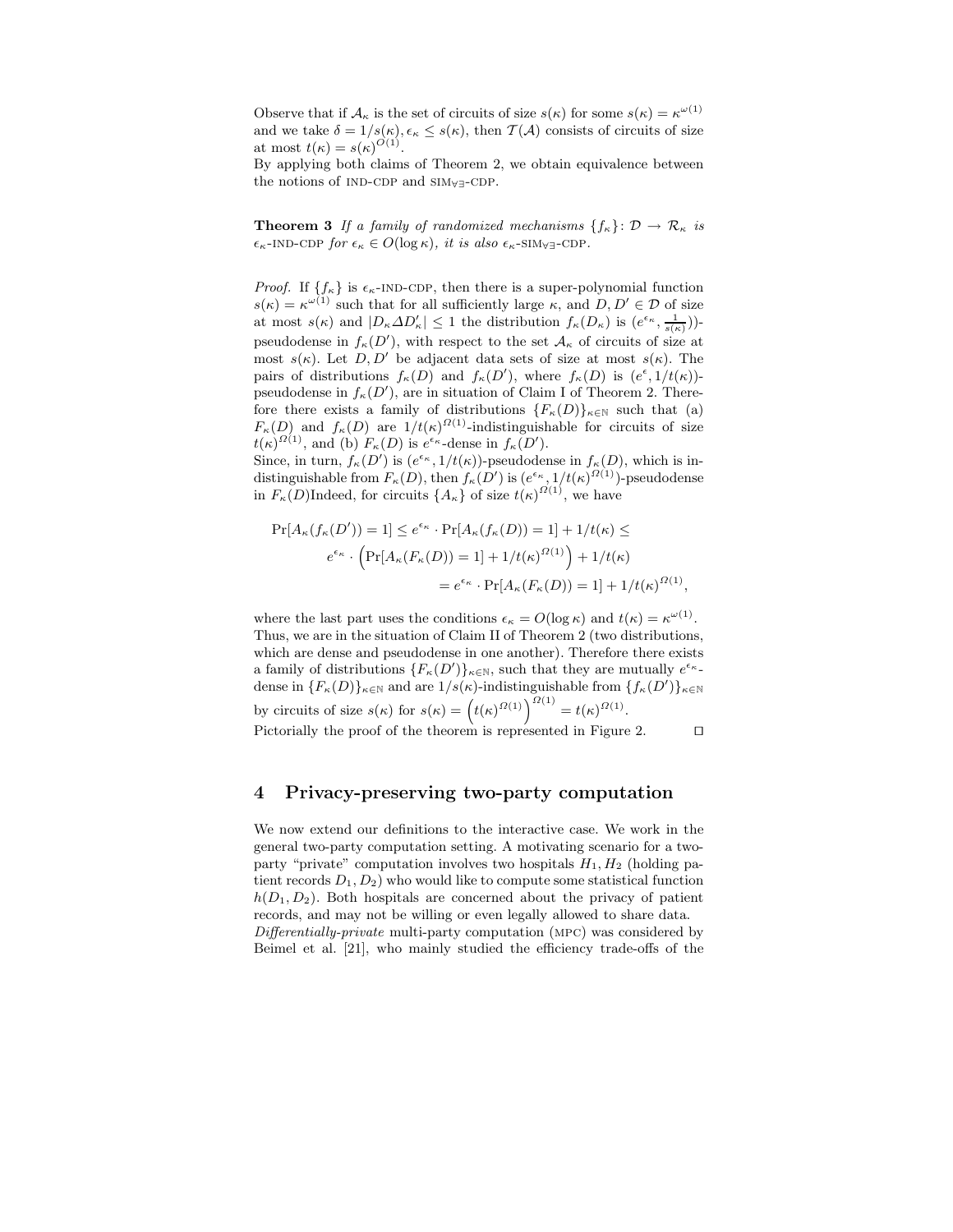$$
f_{\kappa}(D) \leftarrow \rightarrow f_{\kappa}(D') \qquad f_{\kappa}(D) \leftarrow \rightarrow f_{\kappa}(D') \qquad f_{\kappa}(D) \leftarrow \rightarrow f_{\kappa}(D')
$$
\n
$$
\xrightarrow{\text{Claim I}} \sqrt[n]{\qquad \qquad \text{Claim II}} \sqrt[n]{\qquad \qquad \text{Claim II}} \sqrt[n]{\qquad \qquad \qquad \text{if}
$$
\n
$$
F_{\kappa}(D) \qquad \qquad F_{\kappa}(D) \leftarrow \rightarrow F_{\kappa}(D')
$$

**Fig. 2.** Schematic proof of Theorem 3.  $X \leftarrow Y$  means X is pseudodense in  $Y, X \leftarrow Y$ means X is dense in Y. Claim I of Theorem 2 is applied to the pair  $f_{\kappa}(D)$  and  $f_{\kappa}(D')$ ; Claim II is applied to the pair  $F_{\kappa}(D)$  and  $f_{\kappa}(D')$ .

following natural paradigm for differentially-private computation of a function h: design an  $\epsilon$ -DP mechanism h that approximates h and then do secure MPC computation to obtain  $h(D_1, D_2)$ . [21] work only in the semihonest/honest-majority models as it allows them to use informationtheoretic mpc, which fits well with differential privacy.

The case of two-party computation (TWO-PC), however, is somewhat trickier as information-theoretically secure computation is impossible for generic functionalities [22]. Hence, one must resort to the computational security which interferes with the (standard) information-theoretic notion of differential privacy.

Dwork et al. [9] present a multi-party protocol run on top of a verifiable secret sharing scheme. Depending on the availability of secret channels, the protocol may only be secure against a computationally bounded adversary; however, no definition of computational differential privacy is given.

#### 4.1 Definitions

We will now present our definitions for interactive protocols defined using interactive functions [23]. The reason for this choice (instead of interactive Turing machines) is that the concept of differential privacy is orthogonal to the choice of the computational model. In addition, many useful privacy mechanisms may not necessarily be efficiently computable (e.g., noise calibrated to smooth sensitivity [24] or exponential mechanisms [7]). Of course, when considering our computational definitions, we will require that the function corresponding to the adversary be implementable using a non-uniform ppt interactive Turing machine.

**Notation.** For ensembles  $\{f_{\kappa}\}_{{\kappa}\in\mathbb{N}}$  and  $\{g_{\kappa}\}_{{\kappa}\in\mathbb{N}}$  of randomized interactive functions  $f_{\kappa}, g_{\kappa}$  respectively,  $\{\langle f_{\kappa}, g_{\kappa}\rangle\}_{\kappa\in\mathbb{N}}$  will denote the ensemble of interactive protocols defined by them. Further, in an execution  $\langle f_\kappa, g^*_\kappa \rangle$ with inputs  $x \in \mathcal{D}$  for the honest party, we will denote the view of the adversary (defined by interactive function  $g^*_{\kappa}$ ) by VIEW<sub> $\kappa, g^*_{\kappa}(x)$ </sub>.

Informally, a function ensemble  ${g_{\kappa}}_{\kappa\in\mathbb{N}}$  is said to be an ensemble of efficiently computable randomized interactive functions if every function  $g_{\kappa}$  in the ensemble can be computed by a (non-uniform) PPT TM (a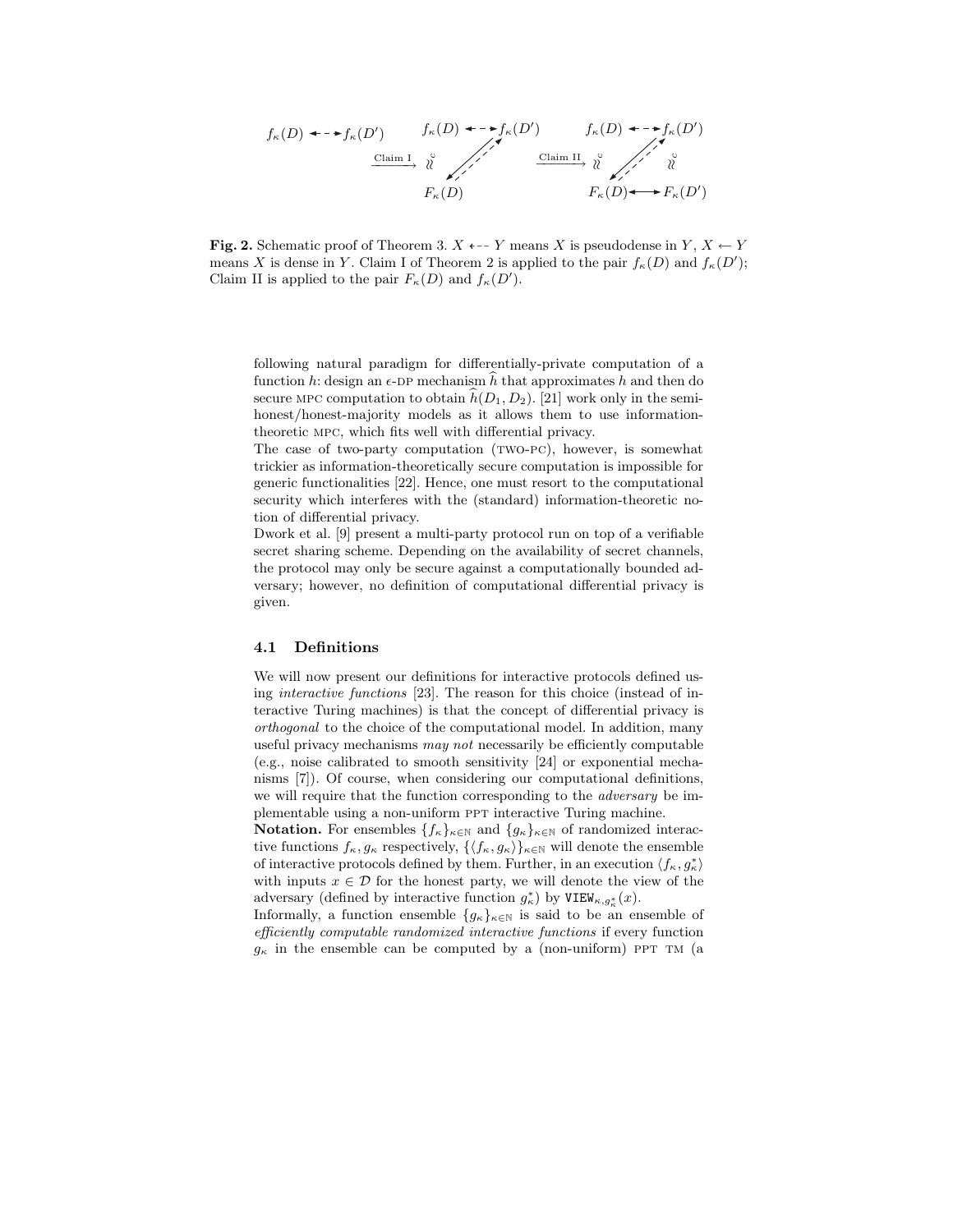formal definition can be found in the full version). We now present our definitions. For an efficiently computable randomized interactive function  $g_{\kappa}$ , let  $[g_{\kappa}]$  denote the binary string representing the interactive (nonuniform) Turing machine (equivalently, circuit) that implements  $q_{\kappa}$ .

**Definition 6** An ensemble  $\{\langle f_{\kappa}(\cdot), g_{\kappa}(\cdot)\rangle\}_{\kappa\in\mathbb{N}}$  of interactive protocols, ensures for  $\{f_{\kappa}\}_{{\kappa}\in\mathbb{N}},$ 

- $\epsilon_{\kappa}$ -DP, if for every ensemble  $\{g_{\kappa}^*\}_{\kappa \in \mathbb{N}}$  of randomized interactive functions, it holds that the ensemble  $\{VIEW_{\kappa, g^*_{\kappa}}(x)\}_{\kappa \in \mathbb{N}}$  provides  $\epsilon_{\kappa}$ -DP with respect to  $x \in \mathcal{D}$ .
- $\epsilon_{\kappa}$ -IND-CDP, if for every ensemble  $\{g^*_{\kappa}\}_{{\kappa} \in {\mathbb N}}$  of efficiently computable randomized interactive functions, and all sufficiently large  $\kappa$ , it holds that the ensemble  $\{VIEW_{\kappa,g^*_{\kappa}}(x)\}_{\kappa \in \mathbb{N}}$  provides  $\epsilon_{\kappa}$ -IND-CDP (as per definition 3) with respect to  $x \in \mathcal{D}$ .
- $-$  ε<sub>κ</sub>-sim-cdp, *if for every ensemble*  ${g^*_{\kappa}}$ <sub>κ∈N</sub> *of* efficiently computable randomized interactive functions, there exists an ensemble  $\{F_{\kappa}\}_{{\kappa}\in\mathbb{N}}$ of  $\epsilon_{\kappa}$ -differentially-private mechanisms  $F_{\kappa}(\cdot)$  such that for every  $x \in$ D, the probability ensembles  $\{VIEW_{\kappa,g^*_{\kappa}}(x)\}_{\kappa \in \mathbb{N}}$  and  $\{F_{\kappa}(x)\}_{\kappa \in \mathbb{N}}$  are computationally indistinguishable.

All three notions are defined symmetrically for the other ensemble  $\{g_{\kappa}\}_{{\kappa}\in\mathbb{N}}$ .

A protocol should be "useful" in some sense (analogous to correctness property of standard two-pc protocols). For example, a two-pc protocol (output denoted by  $\hat{h}(x, y)$  for inputs  $x, y$ ) for computing the Hamming distance  $h(x, y)$  is  $(\gamma, \xi)$ -additive-useful [25, 21, 6] if and only if  $Pr[|h(x) - \hat{h}(x)|] > \gamma(\kappa) \leq \xi(\kappa)$ . We define and work with a somewhat more general notion,  $(s, \xi)$ -usefulness with respect to a predicate P, which can be found in the full version. We can now define privacypreserving TWO-PC.

Definition 7 (Privacy-preserving two-party computation) An interactive protocol ensemble  $\{\langle f_{\kappa}(\cdot), g_{\kappa}(\cdot)\rangle\}_{\kappa\in\mathbb{N}}$  is  $(s,\xi)$   $\epsilon_{\kappa}$ -type private two-party computation protocol for  $h = (h_f, h_g)$  with respect to P if for both  $f_{\kappa}, g_{\kappa}$ , the ensemble ensures  $\epsilon$ -type and provides  $(\xi, s)$ -usefulness for  $f_{\kappa}$  with respect to predicate P, where type  $\in$  {DP, IND-CDP, SIM-CDP}.

There is rich literature considering notions of security for  $MPC/TWO$ pc simulation-based security [26, 27], super-polynomial simulation [28, 29], input indistinguishable computation [30], etc. Our notions of private two-pc (definition 7) can be seen as new notions of "security" where the only concern for the parties is the privacy of their inputs—here the notion of privacy being (computational) differential privacy. As these notions do not demand efficient simulation (note that even in  $\epsilon_{\kappa}$ -IND-CDP, we do not require the "ideal"  $F_{\kappa}$  is efficiently computable), they may be easier to achieve; though accuracy may now be the difficult dimension of this aspect.

We note that although our presentation is only for  $TWO-PC$ , an extension to mpc is straightforward.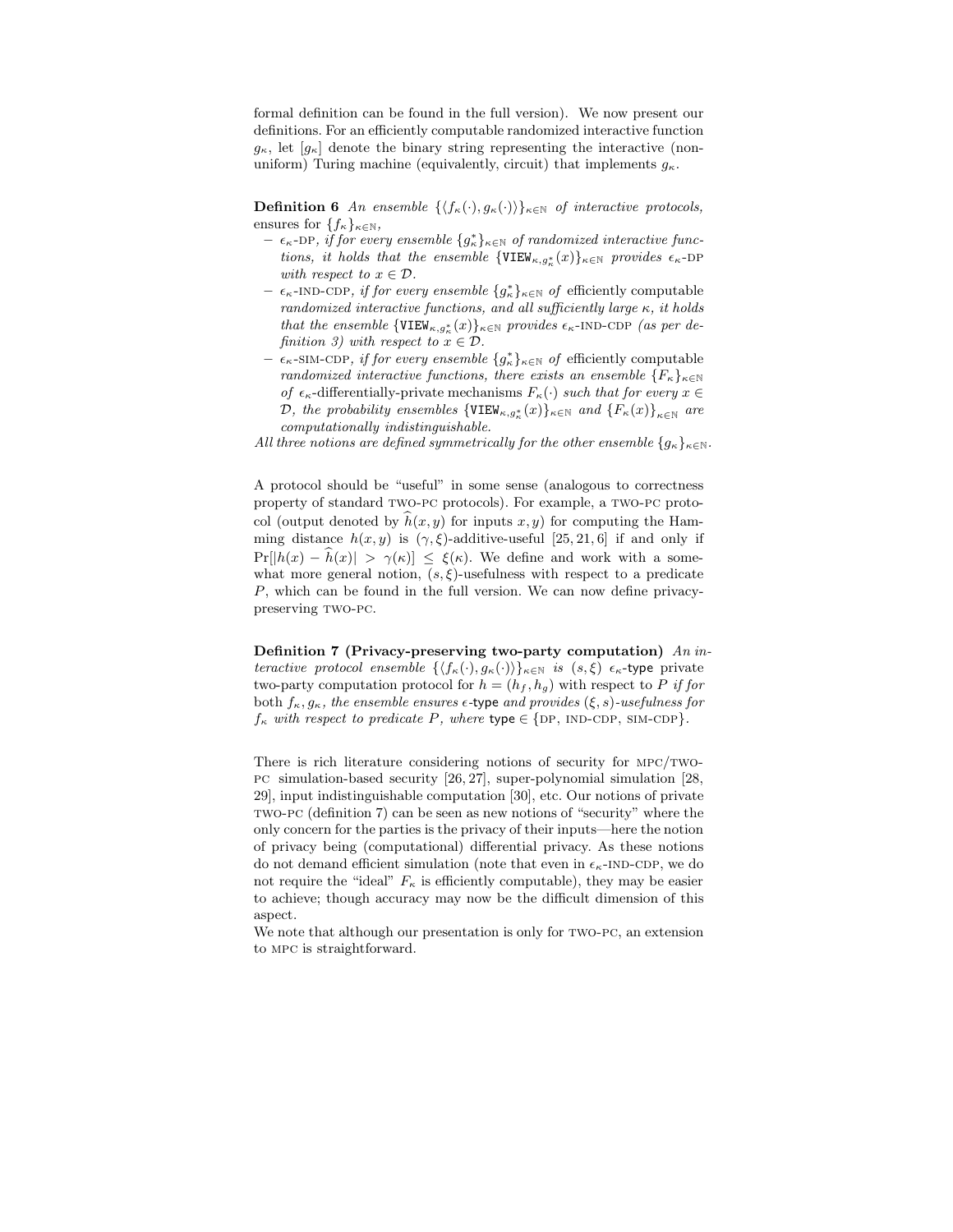"Ideal/Real" Style Definition of Privacy:  $\epsilon$ -SIM<sup>+</sup>-CDP. We now present a new definition,  $\epsilon_{\kappa}$ -SIM<sup>+</sup>-CDP, which is of particular interest in the context of interactive two-pc (for the non-interactive case, it reduces to  $\epsilon_{\kappa}$ -sim-cdp). This definition is inspired from the "ideal/real" paradigm style definitions used for defining secure two-pc/mpc (see [31, 32]).

Let  $P_1, P_2$  be two parties, with private inputs  $a, b$  respectively, who would like to compute a function  $h(a, b)$ . What would be the "ideal" situation for the two parties? If there were a trusted third party  $\mathcal T$  available,  $P_1, P_2$ could first fix a  $\epsilon$ -differentially-private mechanism h that would be "useful" for approximating  $h$  according to some metric, and then hand over their inputs a, b to T, who could then compute  $\hat{h}(a, b)$  with uniformly chosen randomness and provide the output to both the parties. Clearly, this informally described "ideal process" (which is literally known as IDEAL world, in secure MPC literature) provides  $\epsilon$ -DP. Thus, if we had a secure TWO-PC protocol  $\pi$  that emulates this ideal world for all PPT adversaries, intuitively  $\pi$  would "look differentially private" to these adversaries. Moreover, since  $h$  is (information-theoretically) differentially private, we can use any  $\pi$  proven "secure" by simulation and privacy is intuitively maintained even if the simulation is not efficient.

We now present the formal definition. In what follows, we assume familiarity with "ideal/real"-paradigm. For a complete and formal description of IDEAL and REAL experiments, we refer the reader to standard texts (e.g., [31, 32]). Our definition differs from the standard definition, solely in the sense that the simulator is not necessarily efficient. Though clear from the definitions, we point out that we are working with the static corruption model. To maintain consistency with our notation, our definitions are described via interactive function ensembles.

Definition 8 (SIM<sup>+</sup>-CDP private two-party computation)  $An\,in$ teractive protocol ensemble  $\{\langle f_{\kappa}(\cdot), g_{\kappa}(\cdot)\rangle\}_{\kappa\in\mathbb{N}}$  is  $(s,\xi)$   $\epsilon_{\kappa}$ -SIM<sup>+</sup>-CDP private two-party computation protocol for  $h = (h_f, h_g)$  with respect to the predicate P if there exists an  $\epsilon_{\kappa}$ -DP randomized mechanism  $\hat{h} = (\hat{h}_f, \hat{h}_g)$ such that

- $-$  Mechanism  $\widehat{h}$  provides  $(s, \xi)$ -usefulness for h with respect to the predicate P.
- The protocol ensemble  $\{\langle f_{\kappa}(\cdot), g_{\kappa}(\cdot)\rangle\}_{\kappa\in\mathbb{N}}$  is a secure two-party computation protocol ensemble for the randomized functionality  $\hat{h}$  as per the "ideal/real"-style definition of secure two party computation. (see full version)

Clearly, the definitions of  $SIM-CDP$  and  $SIM<sup>+</sup>-CDP$  are similar in asserting the existence of simulators whose output is computationally indistinguishable from the real world's transcripts. The difference between the definitions is that in the former the simulator is restricted to being differentially private but otherwise has unfettered access to the input, while the latter only has access to a differentially-private output, from which it has to reconstruct the entire view. The proofs of the following two theorems are provided in the full version.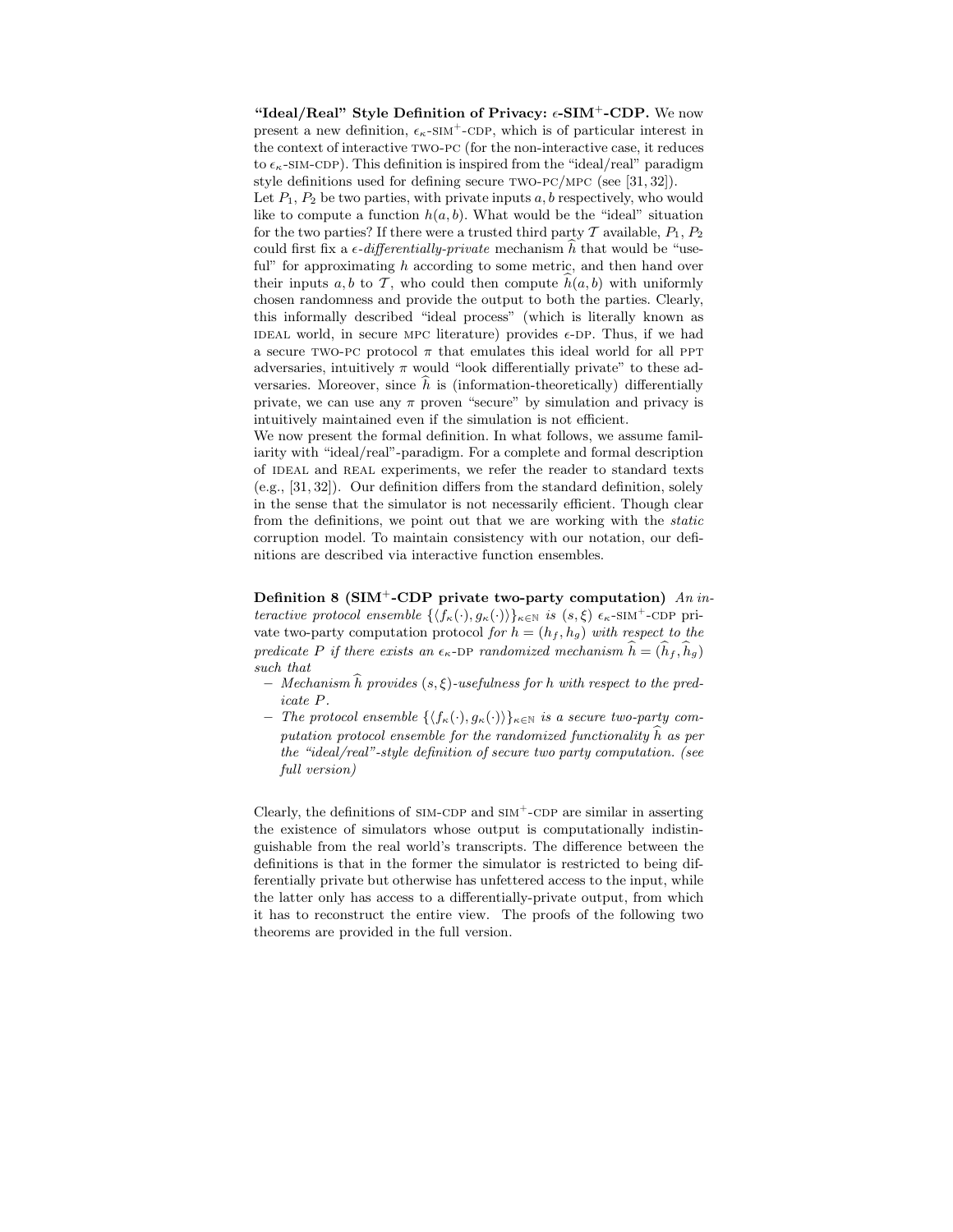**Theorem 4** 1.  $SIM^+$ -CDP  $\Rightarrow$  SIM-CDP If a protocol ensemble  $\{\langle f_{\kappa}(\cdot), g_{\kappa}(\cdot)\rangle\}_{\kappa\in\mathbb{N}}$ satisfies definition 8, then it also satisfies definition 7 for  $type=\text{SIM-CDP}$ . 2. SIM-CDP  $\#$ -SIM<sup>+</sup>-CDP] There exists a protocol ensemble  $\{\langle f_{\kappa}(\cdot), g_{\kappa}(\cdot)\rangle\}_{\kappa\in\mathbb{N}}$ and a function  $h(\cdot, \cdot)$  such that the protocol ensemble  $\{\langle f_{\kappa}(\cdot), g_{\kappa}(\cdot)\rangle\}_{\kappa\in\mathbb{N}}$ is a  $(0, 0)$ -additive-useful private two-party computation protocol for h (computing h exactly), that provides  $\epsilon_{\kappa}$ -SIM-CDP but not  $\epsilon_{\kappa}$ -SIM<sup>+</sup>-CDP.

Protocols: Private two-party computation of the Hamming distance. We now demonstrate the usefulness of our definitions by constructing a *simple* and *efficient* protocol which allows two parties to compute the Hamming distance between their respective inputs in just two rounds. This protocol will demonstrate the flexibility that comes with our definitions for designing "privacy" protocols. Note that our "privacy" definitions makes the problem quite different from the work on private set intersection protocols (see, for example [33] and the references therein).

For vectors  $a, b \in \{0, 1\}^n = \mathcal{D}$  define the *Hamming distance*, denoted  $h(a, b)$ , to be the number of positions in which a, b differ (equivalently, the vectors can be associated with subsets of an  $n$ -element universe). Then using additive homomorphic encryption and the transformation by [25], we can construct a protocol private TWO-PC for approximating  $h(a, b)$ more efficient than generic constructions. Due to space constraints, this protocol  $\pi_h$  (semi-honest and malicious versions) along with the proof of following theorem, is presented in full version.

**Theorem 5** For every  $0 < \epsilon < 1$  there exists  $a \gamma \in O(1)$  and a constant  $\xi$  (depending only on  $\epsilon, \gamma$ ) such that for every  $a, b \in \{0, 1\}^n$  it holds that the output  $\widehat{h}$  of the protocol  $\pi_h$  satisfies the following

$$
\Pr[|h^* - \widehat{h}| \ge \gamma] \le \xi,
$$

where  $h^* = h(a, b)$  and the probability is taken over the randomness of  $\pi_h$ . Further,  $\pi_h$  provides  $\epsilon_{\kappa}$ -SIM-CDP.

Note that NO protocol which satisfies  $\epsilon$ -DP with above accuracy guarantee on additive error is known so far. For small multiplicative error, however, in the full version of this paper, we present a protocol,  $\pi_h^*$ , which ensures  $\epsilon$ -DP. We also prove the following theorem there:

**Theorem 6** For every  $0 < \epsilon, \gamma, \eta < 1$ , there exists  $\delta \in \Theta(1 - e^{-\gamma/2})$  such that for every  $a, b \in \{0, 1\}^n$  satisfying  $h(a, b) \in \omega \left(\frac{1}{\epsilon^2 \delta^2} \left(\ln(5n/\eta)\right)^4\right)$ , it holds that the output  $\widehat{h}$  of the protocol  $\pi_h^*$  satisfies the following

$$
\Pr[h^* \le \hat{h} \le (1+\gamma)h^*] \ge 1-\eta,
$$

where  $h^* = h(a, b)$  and the probability is taken over the randomness of  $\pi_h^*$ . Further,  $\pi_h^*$  provides  $\epsilon$ -DP.

The high level idea behind  $\pi^*_h$  is to construct a differentially-private version of the communication-efficient KOR algorithm based on sketches [34]. This is done by properly sanitizing the sketches using a standard randomized response mechanism, which has additive error  $\Theta(\sqrt{n})$ . The two error sources (intrinsic to KOR and due to randomized response) cannot vanish simultaneously, restricting the minimal value of  $h(a, b)$  for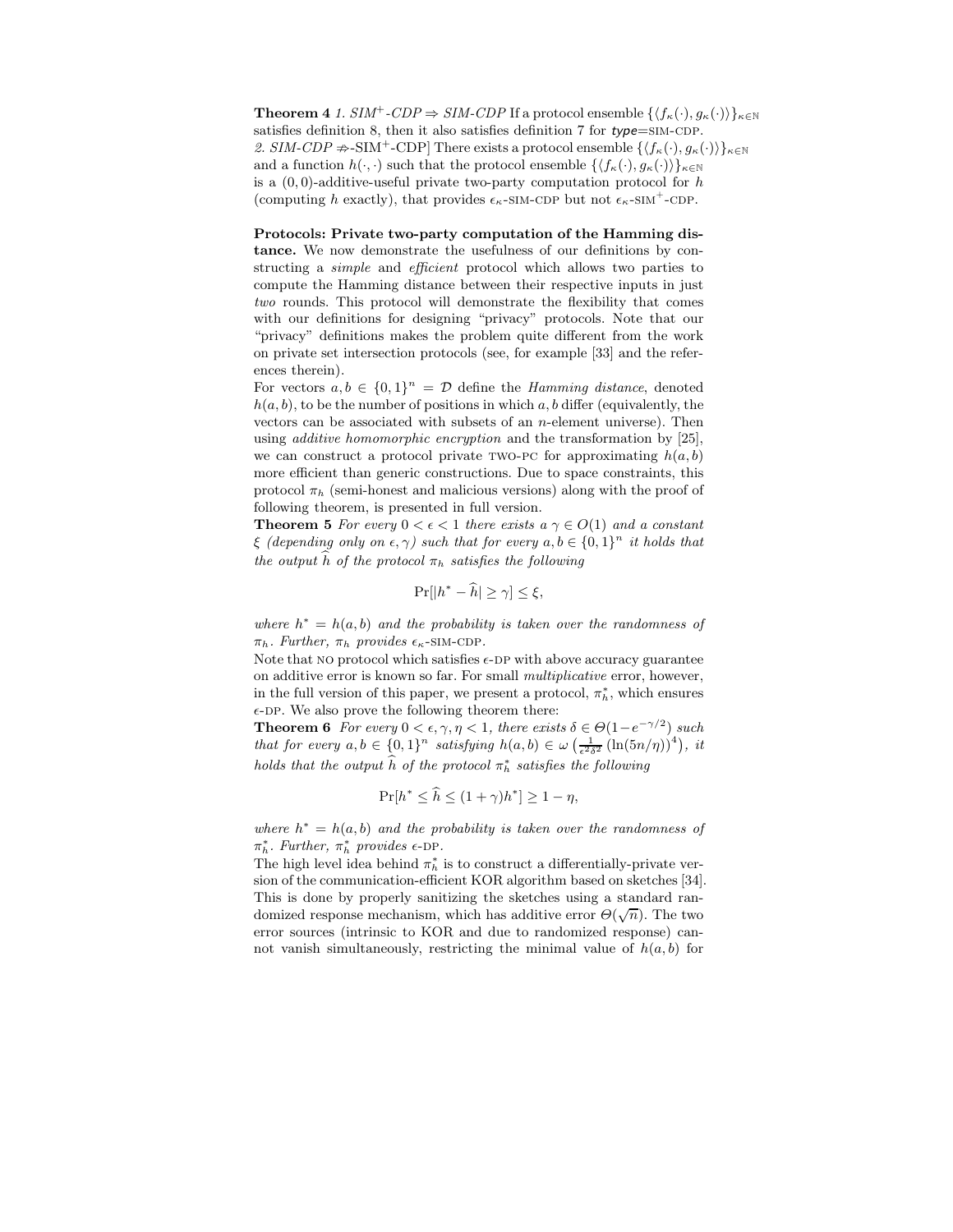which  $\pi_h^*$ 's usefulness guarantee hold (its privacy guarantees are always preserved).

We clarify that although differentially-private protocols compute an approximation to the actual function  $h$ , they should not be confused with the fundamentally different line of research on "secure approximations" (introduced by Feigenbaum et al. [35]). Due to space constraints, this discussion, along with future research directions is deferred to the full version.

Acknowledgements. We would like to thank Cynthia Dwork, Thomas Holenstein, Frank McSherry, Kunal Talwar, and Adam Smith for inspiring discussions and the anonymous reviewers for helpful comments.

# References

- 1. Reingold, O., Trevisan, L., Tulsiani, M., Vadhan, S.: Dense subsets of pseudorandom sets. In: FOCS 2008
- 2. Dwork, C.: Differential privacy: A survey of results. In: Theory and Applications of Models of Computation, TAMC 2008. Volume 4978 of Lecture Notes in Computer Science., Springer 1–19
- 3. Dwork, C.: Differential privacy. Invited talk. In: ICALP (2). (2006)
- 4. Dwork, C., Nissim, K.: Privacy-preserving datamining on vertically partitioned databases. In: CRYPTO 2004
- 5. Barak, B., Chaudhuri, K., Dwork, C., Kale, S., McSherry, F., Talwar, K.: Privacy, accuracy, and consistency too: A holistic solution to contingency table release. In: Principles Of Database Systems 2007. 273–282
- 6. Blum, A., Ligett, K., Roth, A.: A learning theory approach to noninteractive database privacy. In: STOC 2008. 609–618
- 7. McSherry, F., Talwar, K.: Mechanism design via differential privacy. In: FOCS, IEEE Computer Society (2007) 94–103
- 8. Feldman, D., Fiat, A., Kaplan, H., Nissim, K.: Private coresets. In: STOC. (2009) To appear.
- 9. Dwork, C., Kenthapadi, K., McSherry, F., Mironov, I., Naor, M.: Our data, ourselves: Privacy via distributed noise generation. In: EUROCRYPT 2006. 486–503
- 10. Green, B., Tao, T.: The primes contain arbitrarily long arithmetic progressions. pre-print arXiv:math/0404188 [math.NT] (April 2004)
- 11. Tao, T., Ziegler, T.: The primes contain arbitrarily long polynomial progressions. pre-print arXiv:math/0404188 [math.NT] (October 2006)
- 12. Barak, B., Shaltiel, R., Wigderson, A.: Computational analogues of entropy. In: RANDOM-APPROX. (2003) 200–215
- 13. Reingold, O., Vadhan, S. Personal Communication.
- 14. Agrawal, R., Evfimievski, A.V., Srikant, R.: Information sharing across private databases. In: ACM SIGMOD Conference. (2003) 86–97
- 15. Wright, R.N., Yang, Z.: Privacy-preserving Bayesian network structure computation on distributed heterogeneous data. In: KDD. (2004) 713–718